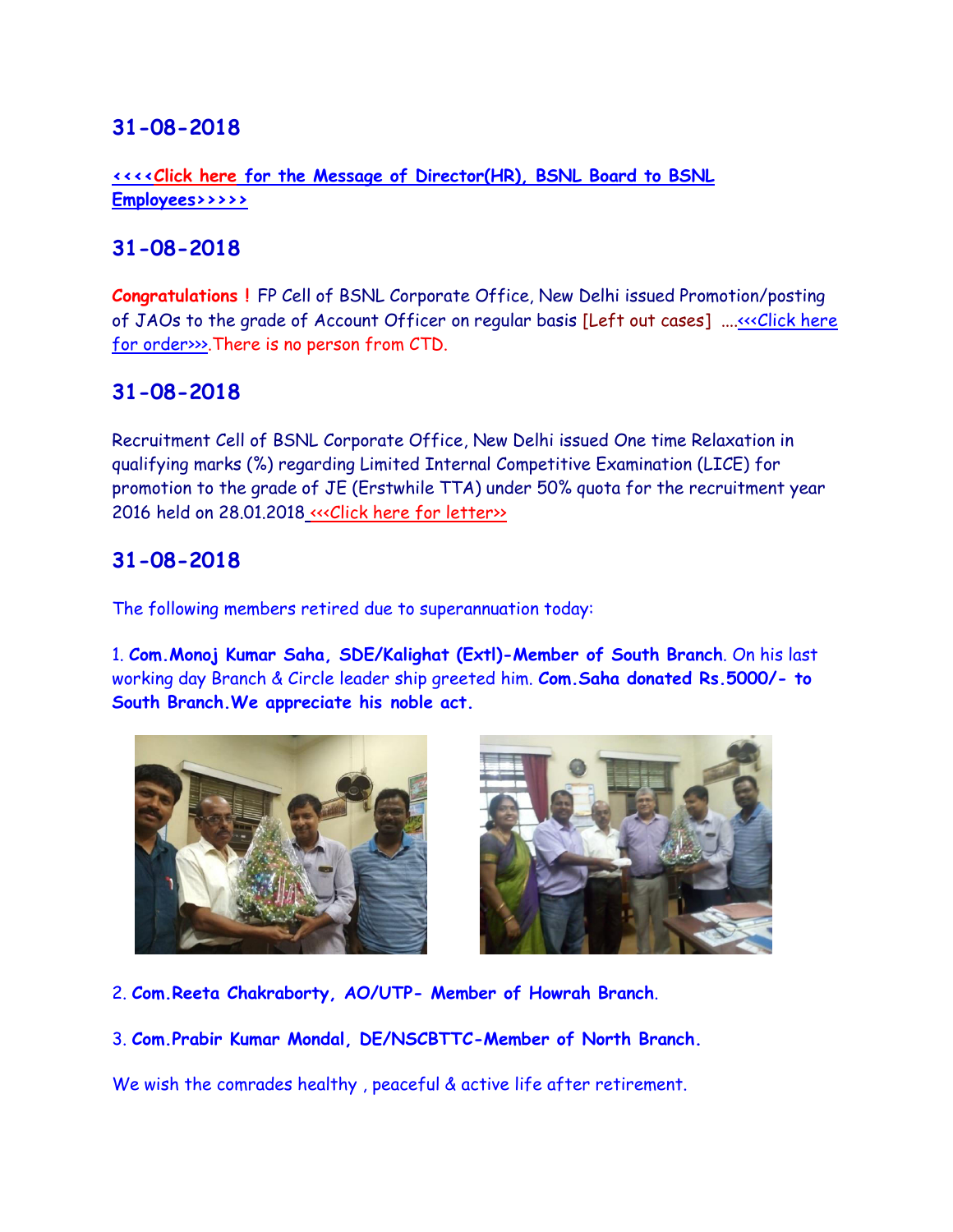**Farewell to Mr.P.K.Mahapatra,GM(HR&ADMN)/CTD on his transfer to Odisha Circle:** Circle Leadership met him & greeted him with Flower & Sweets. They also wished him good luck on his new posting.



## **31-08-2018**

#### **GS writes to The GM (FP),** BSNL Corporate office, regarding

Representations received from Shri Tarun Roy, JAO, Staff No.184331 regarding option for transfer in anticipation for promotion to the cadre of AO. [\(click to see\)](http://aibsnleawb.org/trunAO.pdf)

## **31-08-2018**

**Meeting with GM(Estt.), BSNL CO :** GS and AGS( DR )met GM (Estt.) and discussed regarding implementation of FR22(I)(a)(i) Pay fixation to officiating JTOs of Kerala as the SLP Filed by BSNL against the judgement of Hon'ble High court Kerala has been dismissed .

 We pleaded that the BSNL CO Legal cell opinion to file review petition is nothing but delaying the case and putting executives in loss GM( Estt) appreciated our concern and mentioned that Estt. Cell is of the same opinion for implementation of the Hon'ble High Court Kerala Judgement since the official have performed duties on higher posts . After the approval of competent authority the pay under  $FR22(I)(a)(i)$  will be implemented.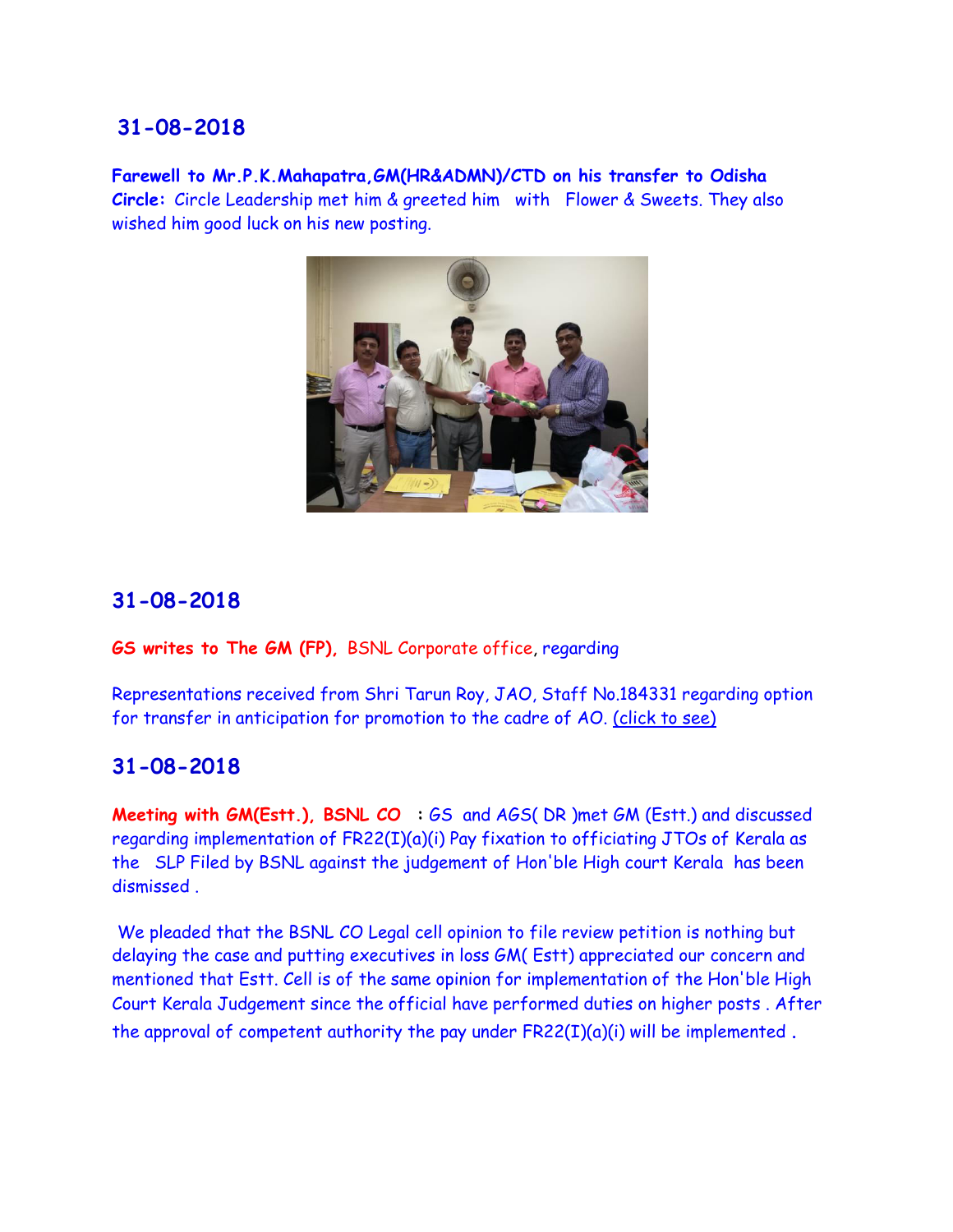#### **CS,CP,OS(E) and ACS met GM(F) and discussed the following points.**

**1.Some request transfer cases of accounts personnels:**We impressed upon some long pending request cases to be materialised soon.GM assured to look into.

**2**.**Posting of AO (legacy)/City in TBZ:**We apprised that AO in that that will be retiring in October,hence immediate posting is required to lighten excessive workload of only JAO posted there.Now,he is being instructed to look after SR also.We opposed that.GM assured to consider.

**3.Pending Medical bills in Plg.Section:**We informed that many medical bills are pending at Plg,section for long.Our member including many retired persons are suffering for this.This has become a habit in that section.Immediately GM talked to DGM(F)and instructed for early disposal.

**4.Curtailment of payment of Medical Bill & other amenities with Salary:**We expressed our deep concern that this will cause hardship to the employees who are under regular treatment.Also there is a chance that already approved bills may get displaced. We also informed that although TDS has been recovered,the bill is yet to be paid in case of retired persons.GM appreciated our concern but told that curtailment is done as per order of BSNL CO.Medical Fund will be allotted separately within 2nd or 3rd of next month then it will be disbursed.Records regarding this is kept intact,hence there is no possibility of mismatch.Regarding advance TDS from medical bills of retirees,GM assured that henceforth,it will not happen,Instruction in this regard has been given.

**5.Noting of Pension Contribution in Service Book:**It has been observed that in some cases noting of pension contribution is not mentioned suitably in the service book.As a result of it pension/other terminal benefit calculation are being delayed.GM appreciated our concern and advised to consult with concerned DGM(F).

## **30-08-2018**

Later we met GM(HR) and apprised him about the non settlement of medical bills in planning section which has become a regular feature.Outgoing GM(HR) was also there.He accepted and appraised the fact to present GM. Present GM(HR) Mr.Thakur assured to look into.We also requested about posting of JEs in some field units and early implementation of Rule 8 transfer of the applicants.

We greeted outgoing GM Mr.Mahapatra on being transferred to his home town Bhubaneshwar and wished him all the best.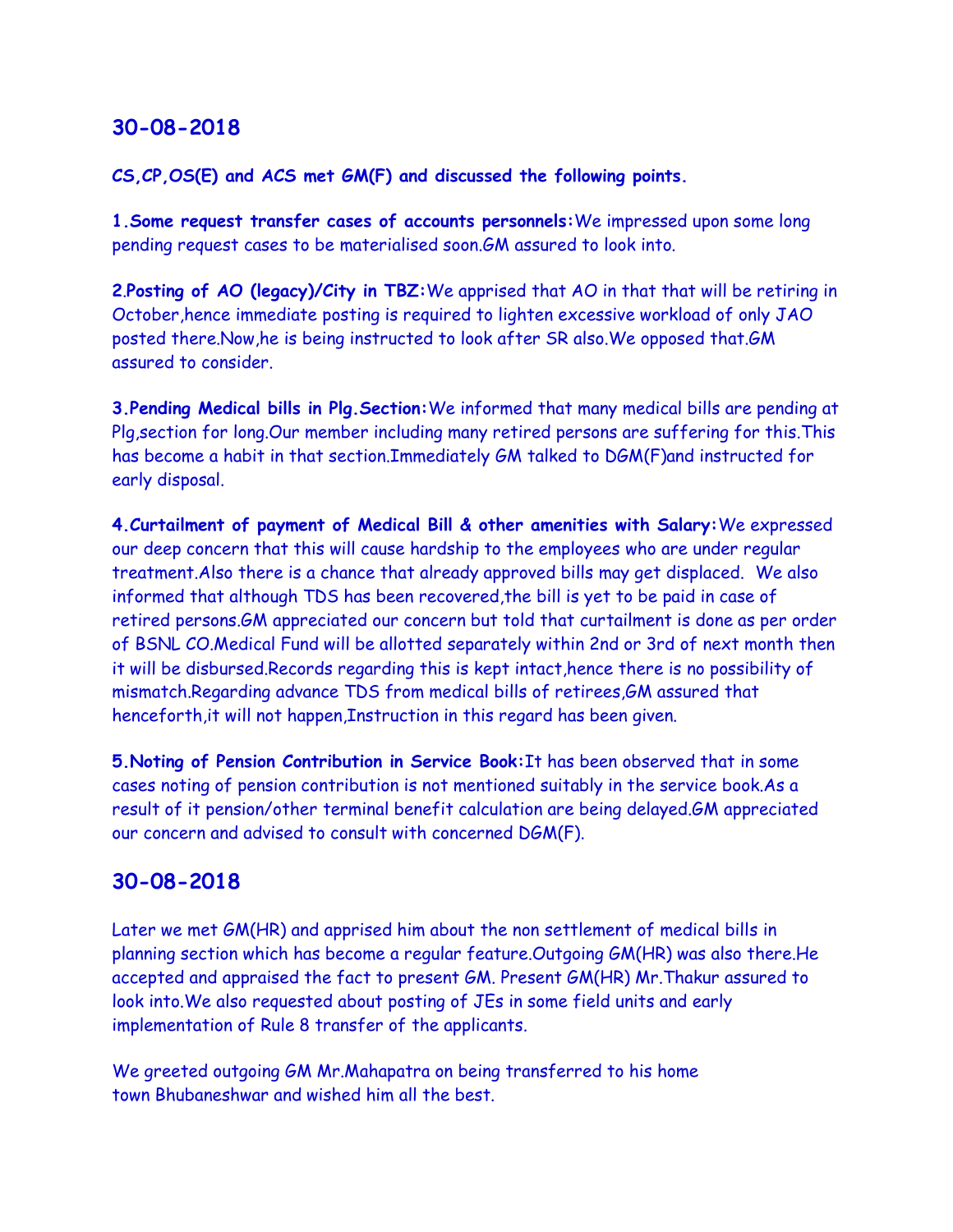**It has been assured by GS over phone that the case of Com.K D Bhagat is being put up by GM(pers) today for early disposal. Beloved GS personally explained the case to GM(pers) HQ,he assured of early fovourable disposal.**

### **29-08-2018**

BSNL Corporate Office, New Delhi issued instructions regarding voluntary contribution of One Day Basic Pay by BSNL employees for the victims of flood in Kerala State [-<<<Click](http://www.aibsnleachq.in/vckrlfloods29082018.pdf)  [here for instructions>>>>](http://www.aibsnleachq.in/vckrlfloods29082018.pdf)

### **29-08-2018**

Meeting with Shri A N Rai Advisor to Hon'ble MOSC (I/C): GS and AGS DR met Advisor to to Hon'ble MOSC(I/C) and requested to use his good office to support in resolution of issues of BSNL employees i.e. implementation of  $3<sup>rd</sup>$  PRC with 15% benefit, payment of pension contribution on actual basic and revisions of pension of BSNL pensioners. After detailed discussions on these issues , Advisor to Hon'ble MOSC(I/C) mentioned that tomorrow Hon'ble MOSC(I/C) is holding review meeting of BSNL which was schedule today .In this meeting assured to extend his support . Regarding BSNL's viability advisor opined that BSNL should concentrate on giving more and more FTTH connections to retain and attract the customers.

#### **29-08-2018**

**Meeting with Advisor Finance, DoT:** GS met Advisor Finance DOT and discussed regarding denial of First time bound promotion received by BSNL executives of CTD by office of Pr CCA, Kolkata causing reduction of pension and pensionary benefits of retired BSNL executives. After going through our letter advisor finance immediate spoke with Pr CCA Kolkata and advised her to consider the representation given by the association on the basis of EPP provisions. Pr CCA Kolkata assured an early action in this regard.

Implementation of 3rd PRC with 15% benefit, payment of pension contribution on actual basic and revisions of pension of BSNL pensioners. we also informed that BSNL Board's proposal on implementation of 3<sup>rd</sup> PRC is under consideration with DDG (Fin.), DoT. Advisor Finance during discussions mentioned that he will discuss the matter with DDG (Fin) for an early clearance but there is feeling among the DOT officers that pension of BSNL pensioners should not be more than pension of DOT pension. Otherwise there was no use of absorption of DOT employees of BSNL. We pleaded that BSNL employees after technical resignation joined BSNL under the assurance of Govt. Pension under Rule 37 A.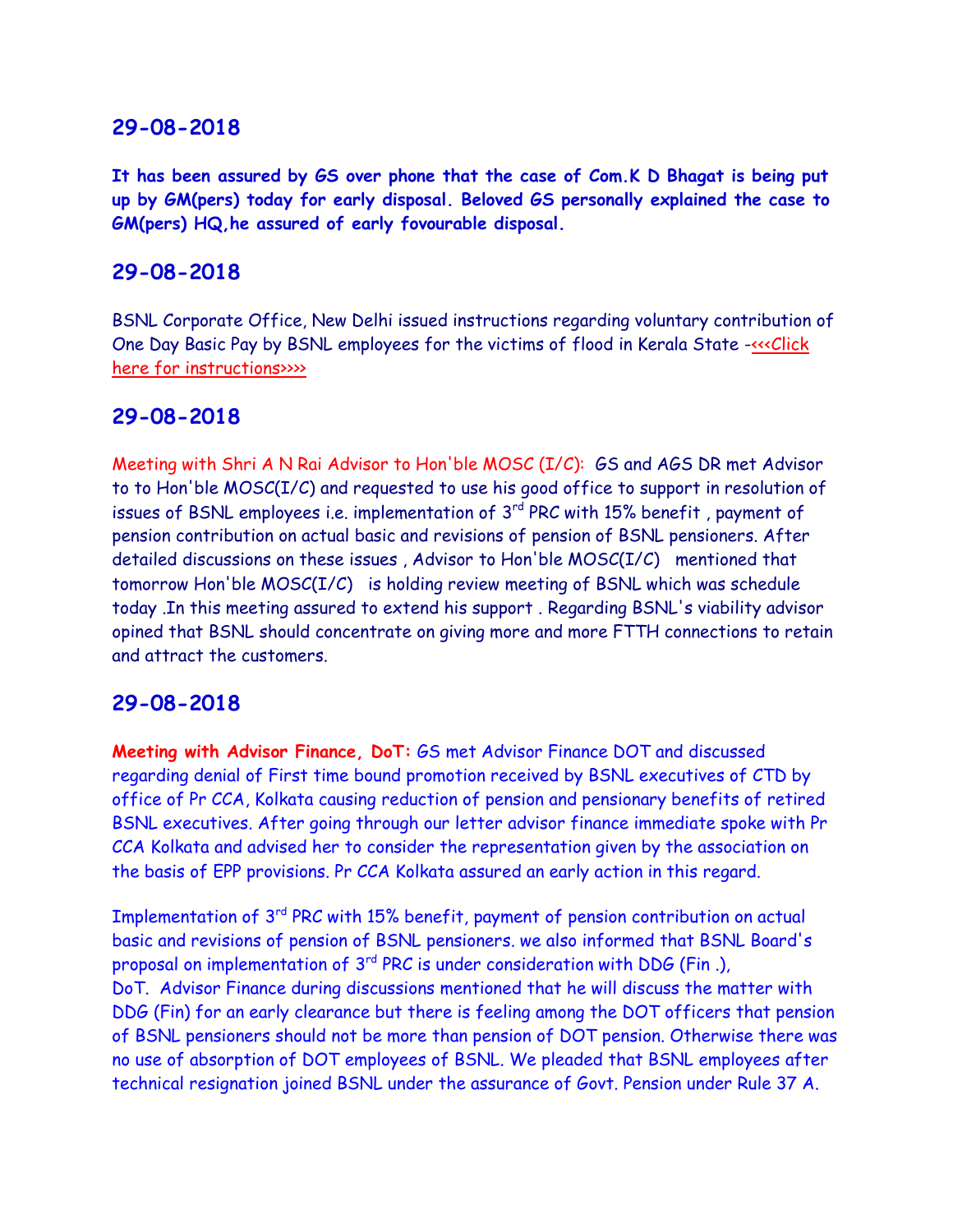Meeting on the Group Term Insurance for BSNL Executives :GM( Restg) convened a meeting of the committee, BSNL Executive associations AIBSNLEA SNEA and AIGETOA with SBI Life representatives for Group Term Insurance for BSNL Executives. GS, AGS(Fin) and AGS(DR) attended the meeting . SBI life representative told that they have provided most competitive rate for Rs 50 lakh cover @ Rs 1.42 per Rs. 1000 cover for executive of age band 18- 50 year . This rate will be applicable for executive upto age less than 51 years without any medical test. For executives above 50 years rate is Rs 6.98 per Rs1000 cover with medical test

SBI life rate are applicable for 2 years which may be reviewed +/\_10% change in base rate.

Association side expressed that we are expecting for more lucrative offer and asked for consideration of monthly and quarterly payment option.

SBI life submitted that rates offered are most competitive, payment options they will further discuss with their management.

It was decided that negotiations will be hold in the next meeting by next week and in that meeting the Scheme will be finalised. Committee suggested launch the scheme on 1st October 2018 on the "BSNL Day".

## **27-08-2018**

Meeting with GM (Estt.), BSNL CO: GS, AGS(DR) met GM (Estt.) and discussed regarding

a. Implementation of 3<sup>rd</sup> PRC in BSNL: We enquired about the response of DOT on the reply given by BSNL regarding the issues related to viability of BSNL. GM (Estt ) mentioned that the reply to DOT from Establishment Cell BSNL CO was sent about one & half month before and there after it was informed by PSU cell DOT the matter has being processed in internal finance of DOT for clearance . Which is still pending he opined that Hon'ble MOSC (I/C) only can help in this regard.

b. Extension of deputation of JTOs / JAOs from 5 years to 7 years under Rule-9:We requested GM( Estt.) to consider the extension of deputation of JTOs / JAO for more than 5 years to 7 year as per DOP&T instructions issued in Feb 2016 in supersession of DOP&T order issued in year 2010. GM (Estt.) after detailed discussion assured to look into the matter.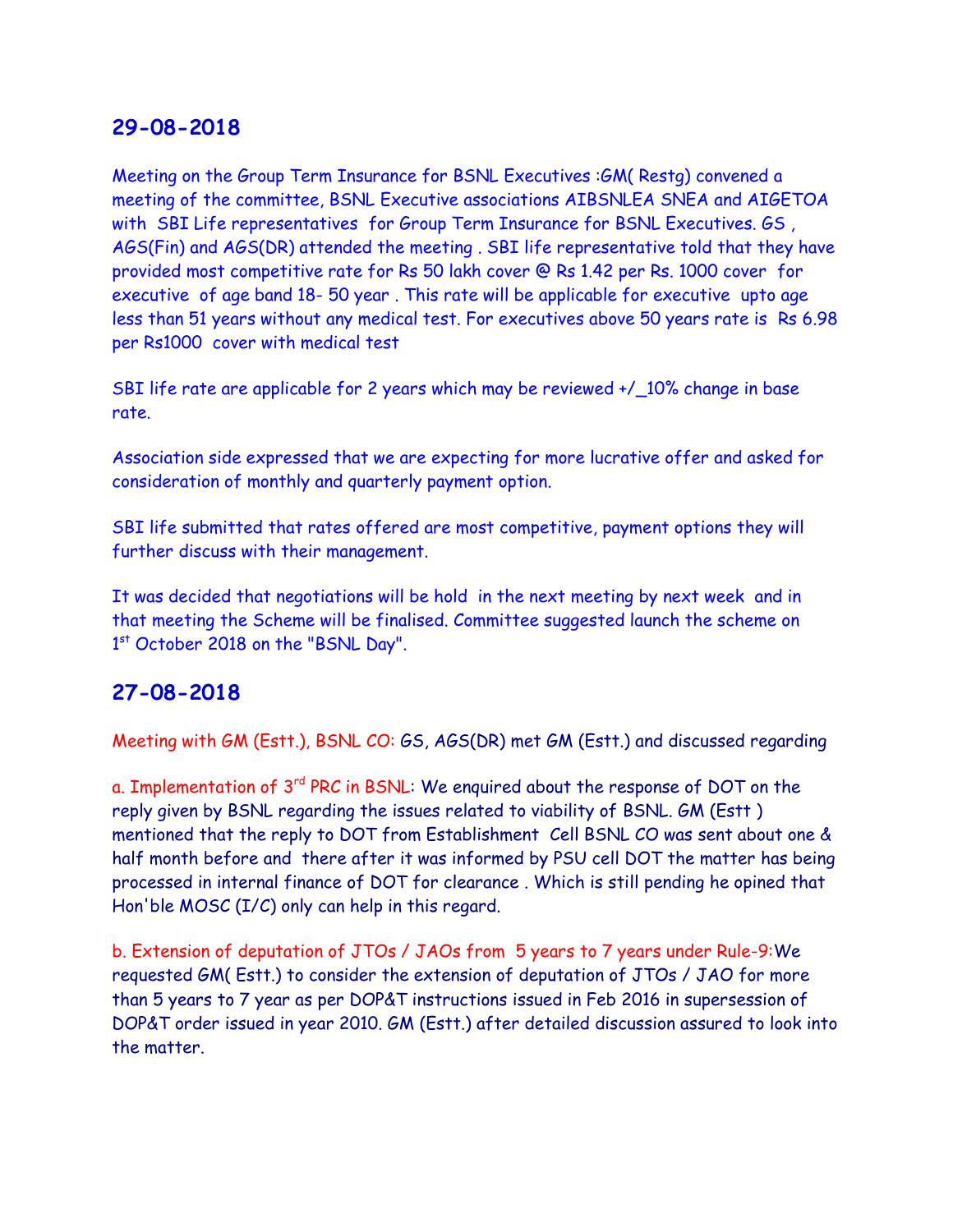c. Internal Committee report SC/ ST roster implementation in CPSU cadre Hierarchy: Being the member of the committee GM (Estt.) informed that committee has already submitted its report to the Pers. cell as per the stand taken by Pers. cell on this issue.

# **27-08-2018**

Meeting with Director (HR), BSNL Board :GS and AGS (Fin) met Director (HR), BSNL Board and discussed regarding:

**(a) CPCs from AO to CAO, JTO to SDE, SDE to DE and DE to DGM and other equivalent cadres:** We expressed our serious concern against the handling of court cases in the Hon'ble CAT on catch up rule wherein all the promotions are held up. Director HR mentioned that CPCs are held up due to the contempt case filled by Shri Ramesh Kumar in the Hon'ble CAT Chandigarh in the case of SDE to DE promotions. Which is listed for hearing on 27.09.2018 .

Director(HR) immediately called GM (Pers.) and AGM (Legal) and discussed the status of various court cases in the presence of GM(SR) and OSD to Director(HR). GM(Pers.) informed that contempt case SDE to DE is listed for hearing on 27.09.2018, DE to DGM is listed for hearing on 05.09.2018, AO to CAO is listed on 07.09.2018 and JTO to SDE contempt case in Hon'ble CAT Ernakulum is listed for hearing on 09.10.2018. Director(HR) directed GM (Pers.) to make more efforts with BSNL advocates to get vacated the stay orders on promotions. Also directed GM FP to personally attend the Hon'ble Chandigarh CAT on 07.09.2018 or Direct the DGM(SEA) to pursue with BSNL Advocate and be present there. Director(HR) further mentioned that management is keen to promote the executives but due to various court cases promotions are stalled. We further extended our sincere thanks for promoting 12000 executives and to continue the process to promote all eligible executives.

**(b) Implementation of rule 206 as per the Hhon'ble supreme court order in true sense:** We requested Director(HR) for the true implementation of the Hon'ble Supreme Court Judgment on rule 206. GM (Pers) mentioned that as per the advice given by CGM (legal) BSNL CO a draft has been prepared by Pers. Cell to send a letter to DOT for comments and on the basis of DOT advice further necessary action will be taken in this regard.

# **24-08-2018**

**Representatives of All Unions and Associations of BSNL, Kerala Circle met DOT Secretary, Smt Aruna Sundararajan on 24/8/2018 at Trivandrum and submitted a memorandum related to the following issues: [\(click to see\)](http://aibsnleawb.org/DoTSecMeet.pdf)**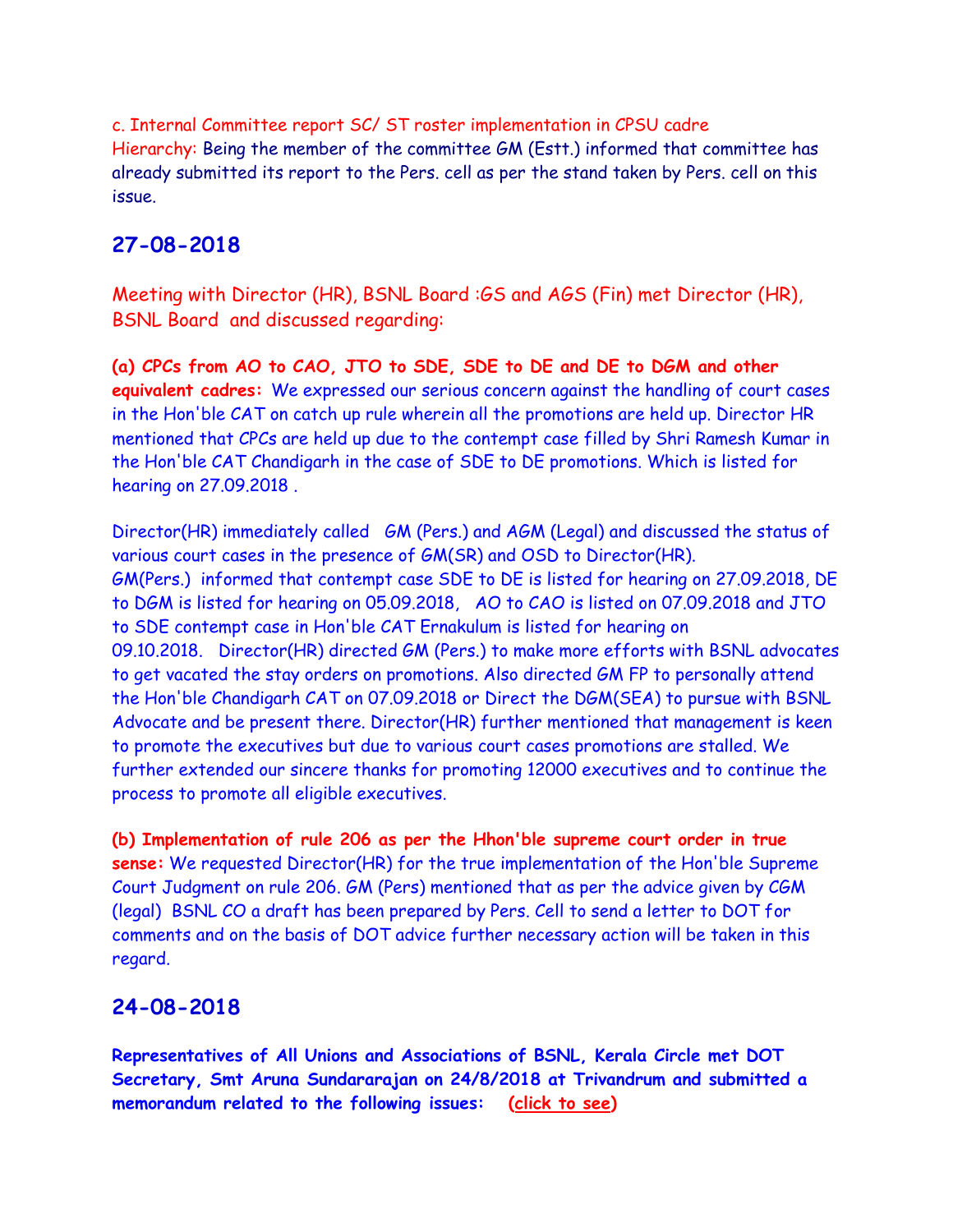# **BRIEF REPORT OF THE 3rd CENTRAL WORKING COMMITTEE MEETING OF AIBSNLEA HELD AT DEHRADUN FROM 18TH AUGUST, 2018 TO 19TH AUGUST, 2018:**

The 3rd Central Working Committee Meeting of AIBSNLEA held at 'Dev Bhoomi' Dehradun, Uttaranchal on 18<sup>th</sup> August, 2018 and 19<sup>th</sup> August, 2018. The Flag Hosting was done by the Com. President and the General Secretary. After the flag Hosting, Com. President in his opening remarks told about the achievement of the AIBSNLEA for the promotion of more than 12000 Executives in last one month span. He requested all to use their positive gesture in enhancing the membership of the AIBSNLEA. He requested all to go through the agenda and involve themselves for the positive participation in the CWC deliberations till end for getting the fruitful results. Com. President mentioned that due to the historical achievements, the believe of executives on AIBSNLEA has increased.

Com. Brij Mohan Dhyani, CS Uttaranchal and Host of the CWC Meet, delivered the welcome address. In his address Com. Dhyani welcomed all guests coming to Dev Bhoomi- Dehradun, from all nook and corners of the country. He told that although the UTTARANCHAL is small Circle but he has tried his level best to make the CWC a comfortable one. CP Uttaranchal Com. L.K. Thapaliyal Ji welcomed the President CHQ by garlanding. CWC Uttaranchal Bisit Ji welcomed the GS AIBSNLEA by garlanding. All CHQ office bearers, Advisors and consultants were warm welcomed by garlanding the Host Circle. Haldwani branch and CWC Uttaranchal Bisit ji presented shawl to GS. All CWC participants were welcomed by presenting Uttaranchal traditional Cap.

After the welcome program Com President appealed all to go through the agenda and tell about the modification. CWC approved the agenda program. One minute silence was observed in the memory of departed comrades.

Self introduction was made by all the comrades on the appeal of President CHQ. All the CWC participants made their self introduction.

After the self introduction the CWC Dehradun confirmed the minutes of the CWC Thiruvanatpuram. CWC Dehradun unanimously confirmed the minutes.

Com. President appealed all the Circle Secretaries to deposit the legal and Diary payments.

Com. Ganeshan from Chennai donated Rs 15000 to CHQ.

Most of the Circles actively participated and placed their report in the CWC Meet at Dehradun except A&N Circle, ALTTC GZB Circle and J&K Circle due to unavoidable reasons.

After completion of the Circle Secretary reports, Com. President requested Com. GS to Summed up.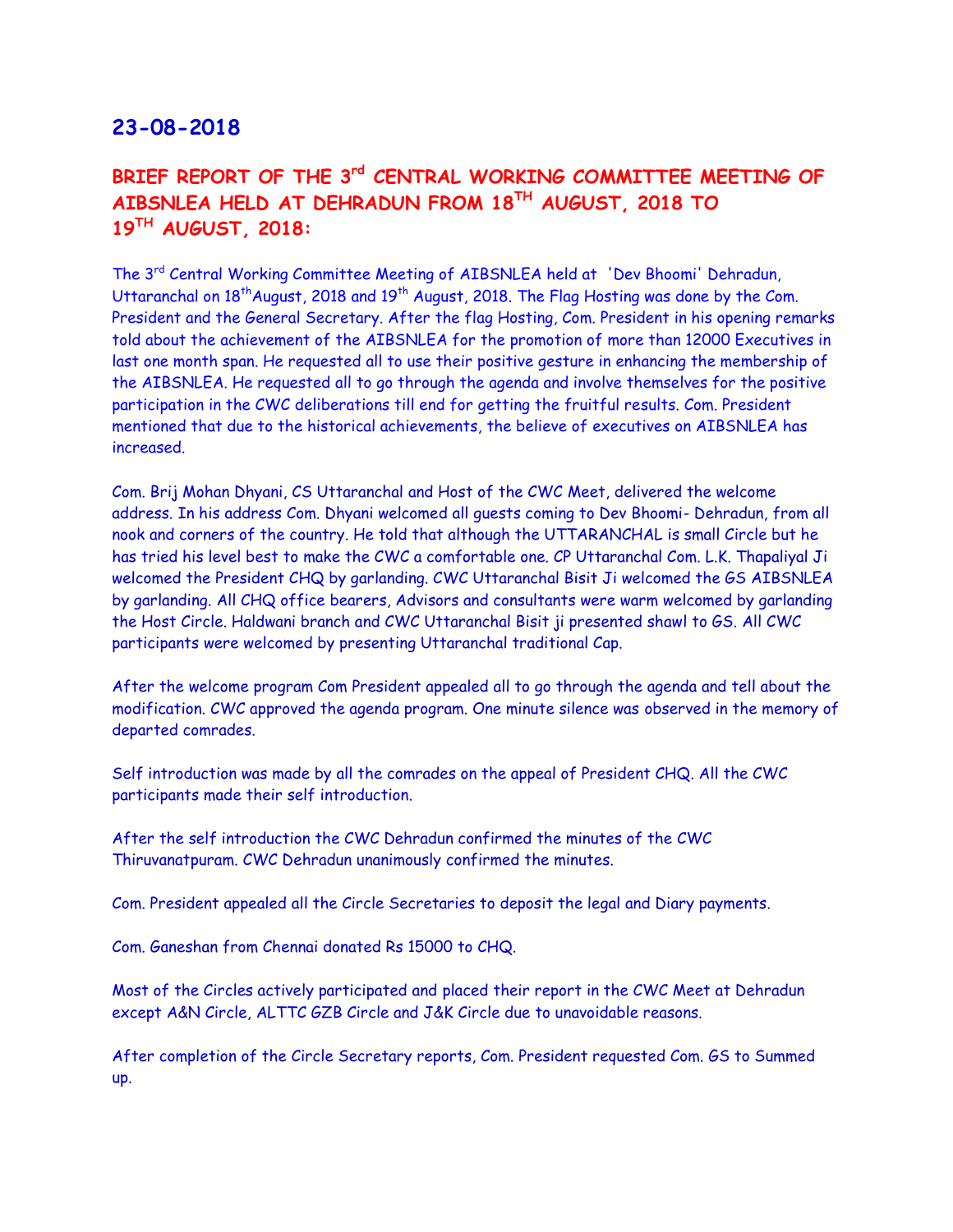Com. GS Summed up with the reply of the queries raised by all the Circle Secretaries.

On the issue of the DGM to Jt. GM promotion, Com. GS informed that we are perusing the case. Com. GS told that after the persuasions of AIBSNLEA only the promotions of JTO to SDE LDCE quota (about 2000) has issued. In SCF 3000 JTOs of 1999 batch have promoted. DRs were not been taken into consideration by the intervention of SCF by the SNEA. We demanded to promote list No. 8 and 9 and Management agreed on list no. 8 but SNEA raised the issue to bring parity among the cadres in promotions, which has derailed the process. Earlier SNEA was impressing the management to implement the CPSU Cadre Hierarchy w.e.f. 31<sup>st</sup> July, 2018 but when they get failed in getting its implementation then to stop the promotions through CPCs they demanded parity. The fact remains that there was never parity among the various cadres in promotions due to various reasons even that prevailed in DoT. Management got disappointment due to such attitude of the Majority Association and stop the promotion through CPCs. AIBSNLEA continued to pursue with CMD BSNL , Director(HR) , GM(Pers.) for issuing the promotions through CPCs in all disciplines and to maintain equalization in the cadres as far as possible. AIBSNLEA also extended its sincere gratitude and thanks to the managements for issuing 12,000 executives promotions within a month time, which has became a history. AIBSNLEA is also demanded implementation of CPSU Cadre Hierarchy but before its implementation all the existing eligible executives should be promoted to the next grade as per the existing RRs. We also briefed the management that in case CPSU CH is implanted without conducting CPCs there will be court cases and in case the stay order is granted then BSNL Management will not be in a position to issue any promotion order through CPCs or CPSU CH. BSNL Management has appreciated our concern and assured to examine our apprehensions and for an early action in this regard.

AIBSNLEA efforts will continue to ensure holding of CPCs for the promotion for all the eligible executives before implementation of CPCU CH to provide their service waitage and financial benefits.

Com. GS told that AIBSNLEA played a big role in vacating the stay on JAO to AO promotion and 2300 promotions took place. In AO to CAO Court case BSNL Management filed the MA on our persuasion only. Stay order date on catch up Rule of DE to DGM hearing is 05.09.2018. DE to DGM contempt case date of hearing is 07.09.2018. AIBSNLEA impledment in AO to CAO case will derail the process. GS informed that we will pursue the matter of GM (TR) in AP Circle. GS assured to take up the issue of posting new staff at BRBRAITT.

Regarding one day salary to Kerala calamity, Com. GS informed that we will support the donation of one day salary to Kerala Calamity. GS explained that the meeting at Jaipur was extremely necessary due to MV and was held by the approval of President and CHQ Office Bearers at ND. GS explained that the meeting at Delhi was also necessary for the issuance of the promotions before 30.06.2018. So it was not the wasteful expenditure at that time. To have second line leadership, Com. GS explained that AIBSNLEA have five Asstt. General Secretaries along with 15 CHQ Office Bearers who are leading the organization and they are available to serve the association as second line leadership if required.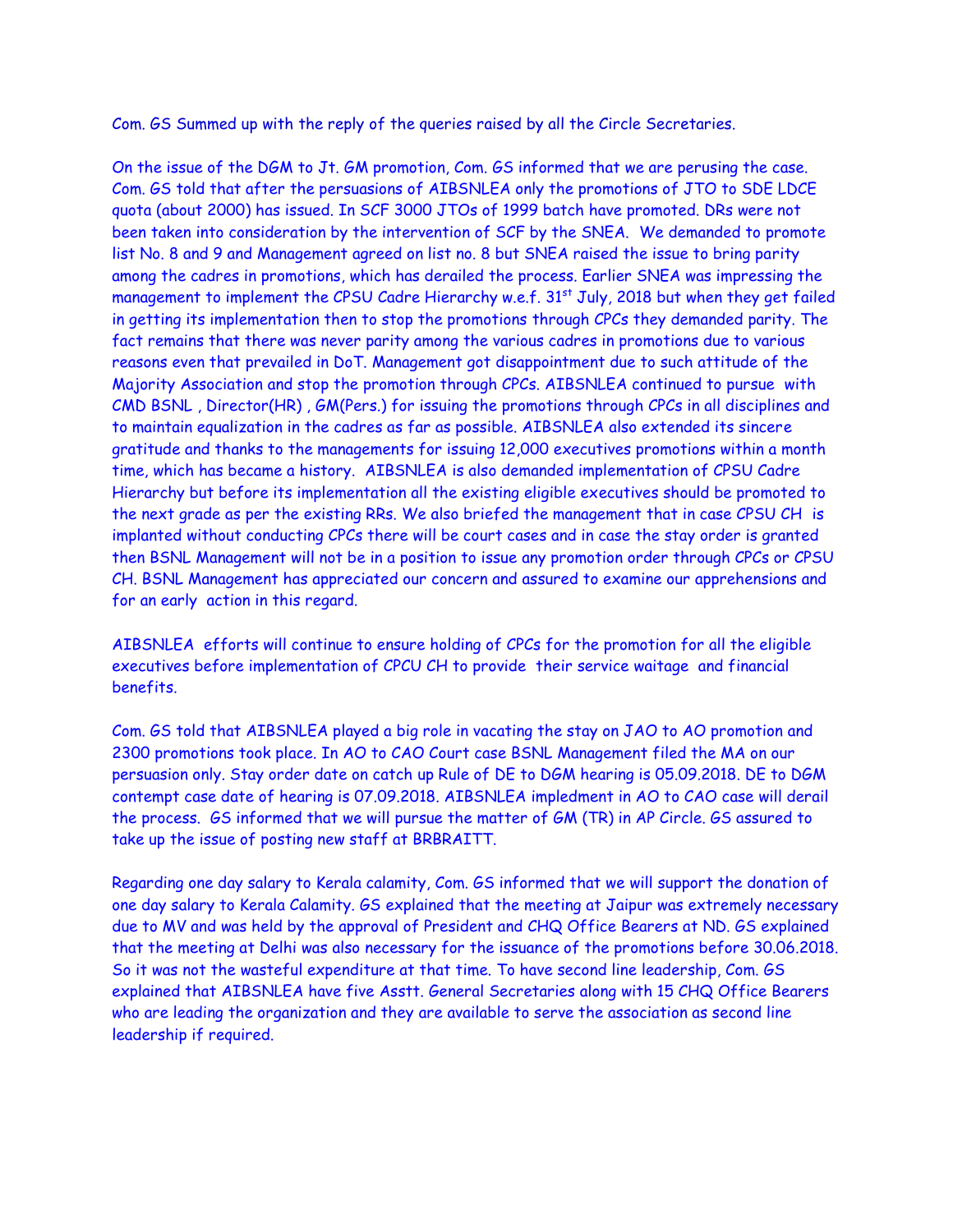Regarding the legal fund Com. GS told that now the subscription is directly coming to CHQ so that we have funds but there are so many legal cases AIBSNLEA is fighting. Now Rule 206 has been misinterpreted by the BSNL CO. Thus seprate legal fund is must.

GS assured to take up the matter of Hungama Service with Management. GS assured to takeup the matter of delayed GPF payment in HP Circle. GS informed that 28.08.2018 Board Meeting the AD (OL) case will be taken up. Com. GS assured that on E-2 & E-3 payscales revised proposal has been again sent to DPE and we will discuss the case with Secy (T). GS assured that soon our DRs will get the benefits of 7% SAB. GS assured to pursue the matter of Rs. 22820 pay with CMD BSNL. GS assured to take up the Android mobile phone matter with Mgmt. For GTI GS told that we are perusing the case. We will discuss the Death Relief Fund with the Management.

GS assured that we will discuss the case of Special CL but the Majority Association is mounting the pressure on the Management not to deviate REA Rule-2014. GS assured that we will discuss the case of special recruitment drive. GS asked Com. Sukaisema to send the letter of CGM NE-II for tenure problem.

GS explained that Account must be audited from Jan to Dec. GS explained that this monitoring system is very good for financial excellence.

GS informed that shortly a software is being launched for transparency in the IQ booking system.

GS advised all the Circle Secretaries to start the Circle Websites of AIBSNLEA, it is needed in the competitive environment .

#### **Going through the General Secretary Report**

 Point 2.6 Com GS informed that For Diary 2019 the orders have been placed and diary will be dispatched to the Circles by the begging of Dec., 2018 with improved quality.

2.9 Venue of AIC- President and GS asked the voluntariness for the next AIC. Four Circles came with the proposals.

>>>MP Circle

>>>Haryana, Punjab and HP Circle combindly

>>>Tamilnadu Circle

>>>AP and Telangana Circle

AP and Telangana Circle informed that they can hold the conference in the Vijaywada but the financial constraint will be there, which cannot be assumed at this juncture. On this situation the various Circles assured financial help to the host Circle for making  $6<sup>th</sup>$  AIC a grand success.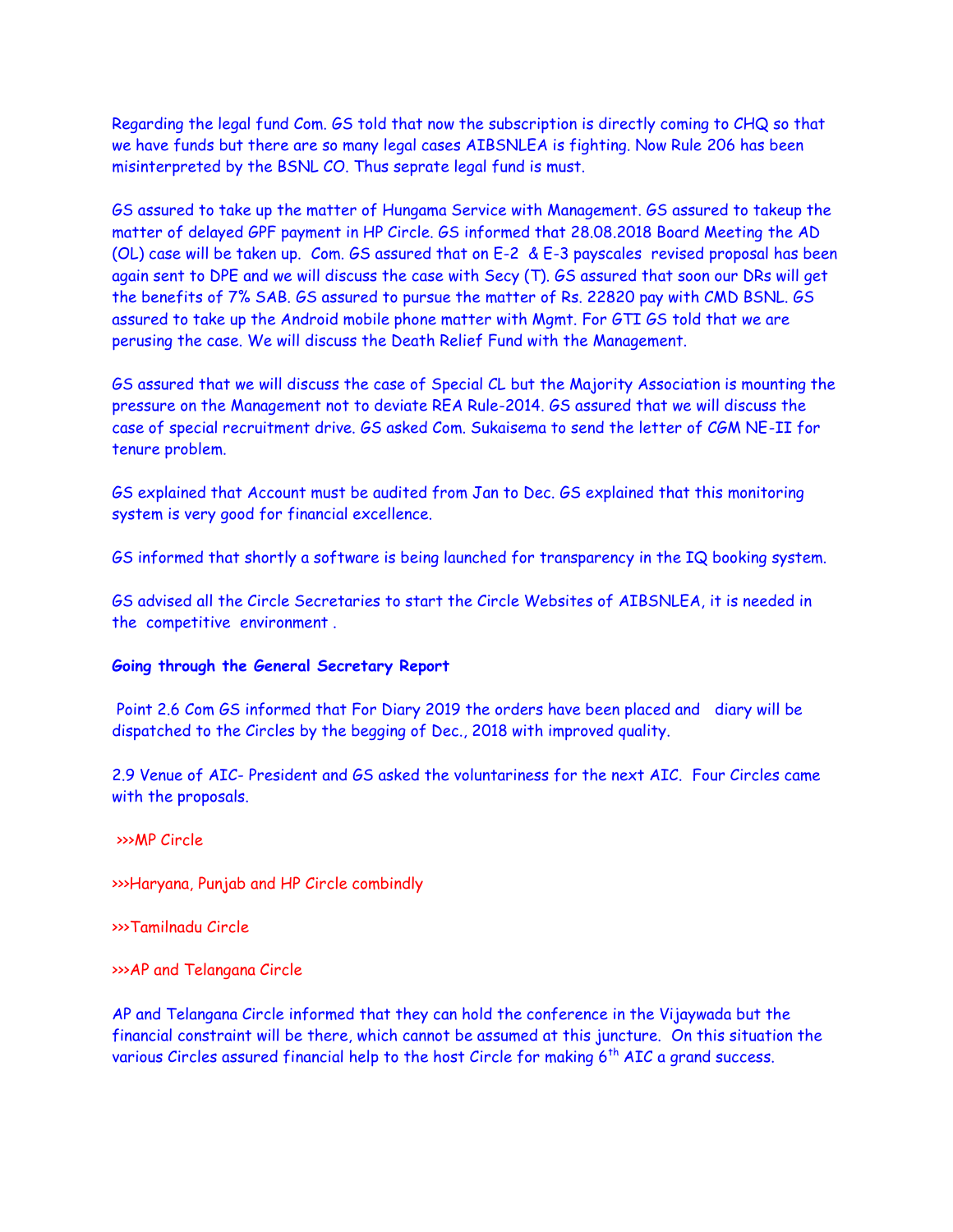GS informed that tentatively next AIC will be in the month of Jan.- Feb. 2019 either in Vijayawada or Hyderabad.

Welfare Scheme- GS told that the scheme is to be implemented as per the committee report with a unique number (May be HR number) to every member.

#### **Open Session brief has already been uploaded on CHQ Website.**

#### **Going through the General Secretary Report enumerating the following issues:- [<<<Click here](http://www.aibsnleachq.in/3.CWC%20DDN%20GS%20Report.pdf)  [for GS Report>>>](http://www.aibsnleachq.in/3.CWC%20DDN%20GS%20Report.pdf)**

Membership, Contribution towards legal fund, Central Office Bearers, Advisors, Consultants and Circle Secretaries meeting of AIBSNLEA CHQ at Jaipur and New Delhi, Regular election of Branch/Circle Body of AIBSNLEA, Journal/Circular/Websites, Publication of BSNL Executives' Diary – 2019, Welfare Scheme , Venue of 6th AIC, Organizational Tours of GS and other CHQ Office Bearers, CPCs to fill up the vacant JAG, STS Group 'A' & Group 'B' Grade posts in BSNL on adhoc / Regular basis, Implementation of Executives Promotion Policy in BSNL: Implementation of CPSU Cadre Hierarchy - Change of designations on each Time Bound up-gradation on functional basis, Date of effect of Implementation of revised IDA Pay Scales for the Executives w.e.f. 1.10.2000, Amendment in BSNL MSRRs allowing Diploma holders to the promotion of EE, Left out issues of 2nd PRC – Implementation of E-2, E-3 standard IDA Pay scales to JTO and SDE equivalent executives in BSNL, Rs. 22820/- Pay Fixation case of JTOs/JAOs post recruited 2007, 30% Superannuation benefits to directly recruited employees as per DPE guidelines, Serious anomalies in the TES Gr. 'B' officers' seniority lists, Management Trainees Recruitment Rule-2009, DGM Recruitment, Modification in BSNL MSRR regarding Pay fixation from E5 to E6 to DGM (Adhoc), Grievances of PA/ Stenographers' cadre : Restructuring of AD (OL) Cadre, Regularization of offg. JTOs, E1+5 Increments benefit to JTO (SRD), JAOs 2013 batch and PAs, Special drive for recruitment of JTO's/ JAO's for tenure circles, Withdrawal of Additional Increment in the same scale on functional promotion under EPP, Pay FR-22(1)a(i) Pay Fixation Case of Offg. JTOs, Group Term Insurance (GTI), Issues related to 3rd PRC: Implementation of 3rd PRC report with 15% Fitment benefit for BSNL executives, Payment of pension contribution on the IDA pay scales, Revision of Pension of BSNL Pensioners, BSNL MRS Scheme, All India BSNL Welfare Board & Sports Control Board meetings, Improvement in the revised policy for service GSM, RSTC & Broadband to Executives, Inordinate delay in settlement of disciplinary cases.

Other Organizational Activities- Establishment of Association office and permanent assets, Office Accommodation in BSNL Corporate Office, Winding-up of all constituent Associations, Organizational Action programs, Functioning of United Forum of BSNL Executives Associations:- Post Membership verification of the Executives Associations scenario in BSNL, Objection raised by SNEA against the office bearers of AIBSNLEA who have retired, Functioning of All Unions and Associations (AUAB), Creation of Tower Subsidiary, Merger of BSNL & MTNL.

All the other CHQ Office Bearers AGSs/OSs/Advisors and Consultants placed their report.

Com. Alkendra Singh, Advisor in his address congratulated the GS AIBSNLEA for the untiring efforts for the mega promotions. He requested the Dias to take the matter of left out cases for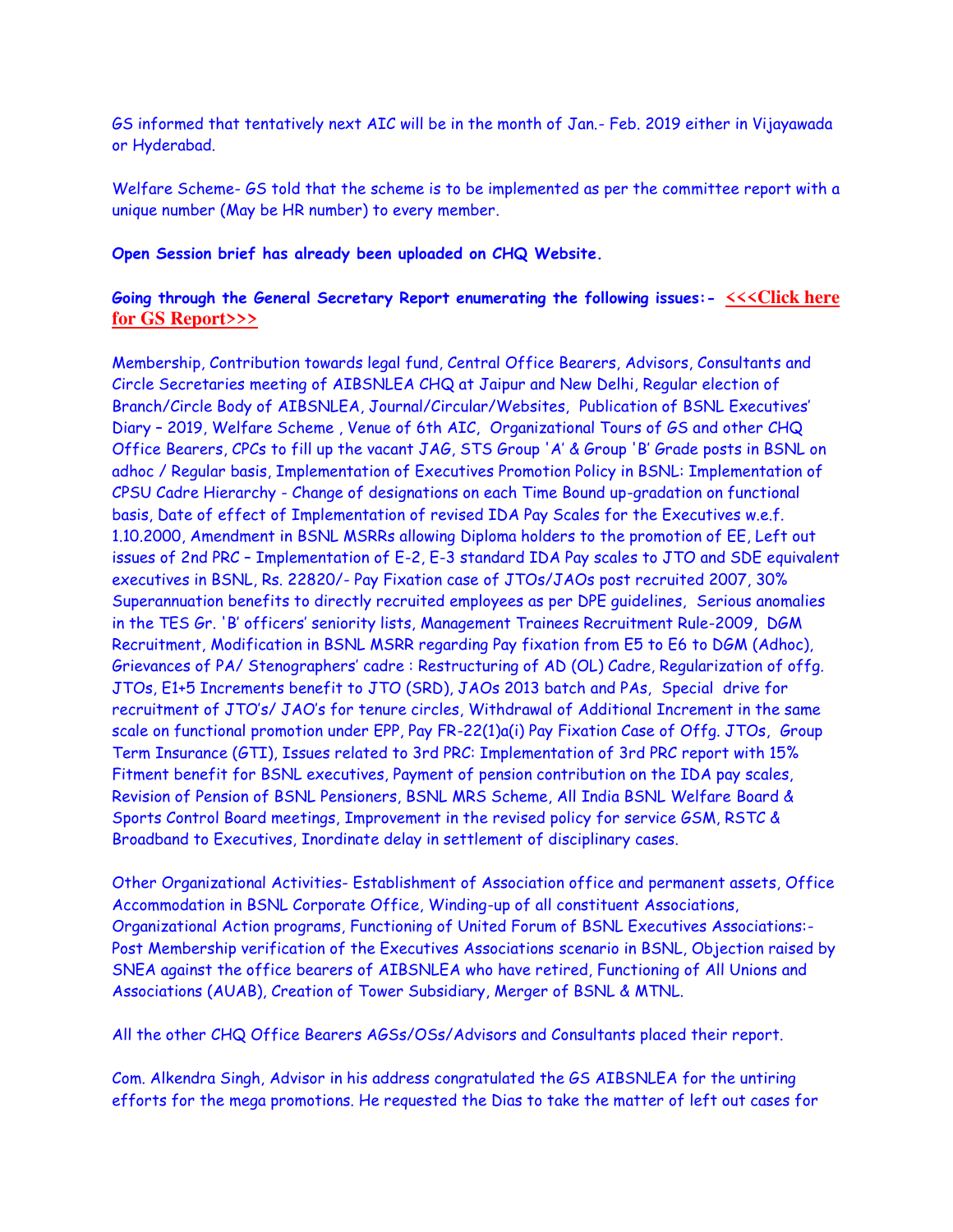the C/E wings. He also requested for the AO to CAO DPC and clear the bottleneck. He stressed for the energy conservation and energy saving for the BSNL. He requested to fill the SE level posts for the C/E/Arch wings.

 Com. Narendra Advisor:- He appreciated the efforts of the GS and CHQ team for the efforts done for the mega promotions. He requested all to explore the possibilities to finish the pending DPCs. He mentioned that we should take the initiative to find out the possibilities to clear the court case.

Com. Guruprasad, Advisor in his address endorsed the view of Com. Narendra and suggested that the stay is not vacated. AOs drawing CAO scale may be designated as CAO.

Com. President explained the efforts made by GS AIBSNLEA for expediting the CPCs. He told that AO to CAO DPC cannot be compared with SDE to DE CPC. Com. President told about the factual position in the AO to CAO DPC. 7800 vacancies are available in SDE cadre as on date.

Com. GS explained about the status of the standard pay scale, 22820/-pay scales to post 2007 and 2008 batch. The matter is pending with Director(HR) for consideration.

Com. Karan Singh, Advisor explained in detail the 206 case and requested to implement the decision of the court in the matter of 206 case.

GS AIBSNLEA described the procedure for relaxing the affordability clause. AUAB is supporting us in this mission. We have to peruse it in DoT beurocracy. The fact remains that other then AIBSNLEA no Union or Association is perusing it in DoT.

Inordinate Delay in settlement of Disciplinary cases- GS AIBSNLEA told that now the pendency is reduced. He asked for the details of such cases.

GS told that the Office accommodation of BSNL CO was started by the efforts of AIBSNLEA. We have requested the Management to provide the same facilty to Circle also. GS appealed all Circle Secretary to peruse with the respective CGM.

GS told that the winding up of assets of all Associations is pending. GS told that we should discuss the possibility of our own accommodation. CWC suggested not to have associations accommodation in view of the previous bitter experience in this regard.

Com. GS deliberated about the scenario after the Membership Verification and requested all the Circle / District Secretaries to concentrate for enrolling more members in our association by explaining the efforts of AIBSNLEA in getting 12000 executives promotions.

GS described that initially the apprehension that the creation of tower subsidy will reduce the asset of the BSNL and it will fragment BSNL. So AUAB protested it. Only BSNL Board can decide the CMD of subsidiary company but DoT arbitrarily appointed an IAS officer as CMD of the subsidiary company. This created the panic. We protested against that. CMD BSNL also wrote to DoT about the difficulty to rectification of this appointment process due to strong protest of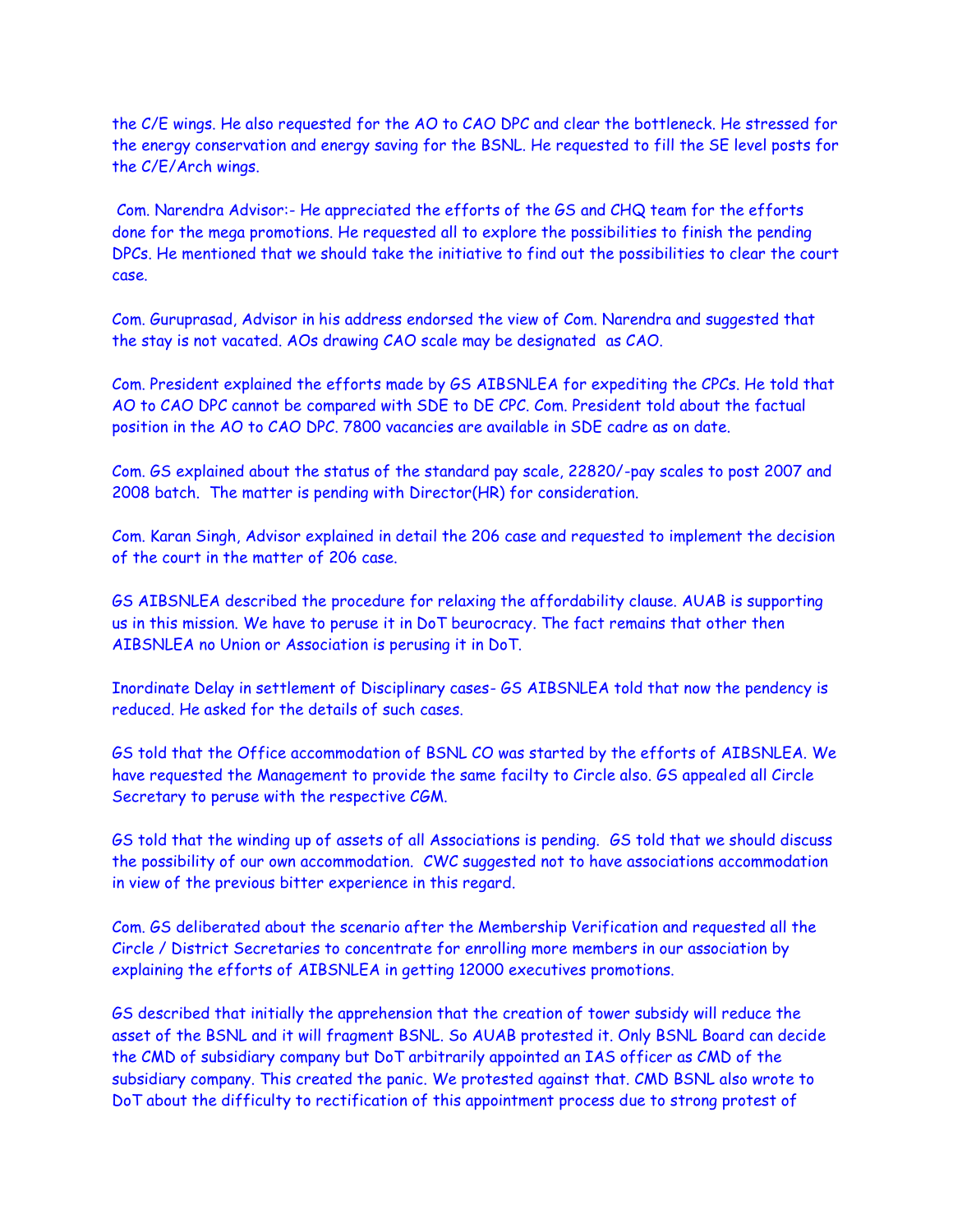BSNL's Unions & associations. GS described in detail the status of the subsidiary tower company matter.

GS concluded the General Secretary Report and it was approved by the house.

Com. T C Jain FS presented the audited account, which was adopted by the House with few suggestions.

CWC unanimously decided the continuation of CHQ Office bearers in the present CHQ body even after their retirement till the next All India Conference as per the provisions of the constitution of AIBSNLEA.

A resolution was moved by Chennai Telephone Circle in appreciation of the host Circle for making best boarding and lodging arrangements to the CWC Members for their comfortable stay which was seconded by Kolkata TD Circle/West Bengal Telecom Circle, which was unanimously approved by the House. At last Com. GS & President extended their sincere gratitude and thanks to the Host Circle Uttrakhand and all the participants for making CWC Dehradun a grand success and call upon to meet next AIC at VijayaWada. Com. Rajpal AGS(Fin.) extended vote of thanks.

Com. CHQ President declared CWC Meet Dehradun closed with thundering of slogans AIBSNLEA Zindabad…AIBSNLEA Unity Zindabad…..BSNL Zindabad…CWC Meet Dehradun Zindabad- Sine die.

#### **21-08-2018**

GS, President met CMD BSNL, Director (HR), BSNL Board and GM(SR), BSNL Corporate Office, New Delhi & presented Mementoes on behalf of CWC Meet held at Dehradun on 18th & 19th August, 2018 ....Click here for Glimpses....[.<<<Photo1>>](http://www.aibsnleachq.in/cd8100dd-735c-4eb9-855f-0209844665c7.jpg) [<<<Photo2>>>](http://www.aibsnleachq.in/a6ebbb1a-b1c6-470a-af03-ab8033d6bbfb.jpg) [<<<Photo3>>>](http://www.aibsnleachq.in/04f6737f-49e2-4fa8-b6b4-613927ae8d97.jpg) [<<<Photo4>>>](http://www.aibsnleachq.in/23e0b506-e5b6-4ebc-b38b-45b6bd0ff94d.jpg)

#### **21-08-2018**

6th All India Conference of AIBSNLEA: AIBSNLEA Central Working Committee (CWC) Meeting held at Dehradun on 18th & 19th August, 2018 has decided to hold its 6th AIC shortly. Necessary notification regarding venue & time will be issued. CWC has directed all the Circles/District Secretaries to hold their Circle/District Conferences, if due, before the 6th AIC under intimation to CHQ.

#### **21-08-2018**

GS writes to:

1 Shri Anupam Srivastava, CMD, BSNL regarding **decision of CWC meet Dehradun for holding of CPCs to fill-up the vacant Group "B" and Group "A" level vacant posts in BSNL before implementation of the CPSU Cadre Hierarchy on prospective date.**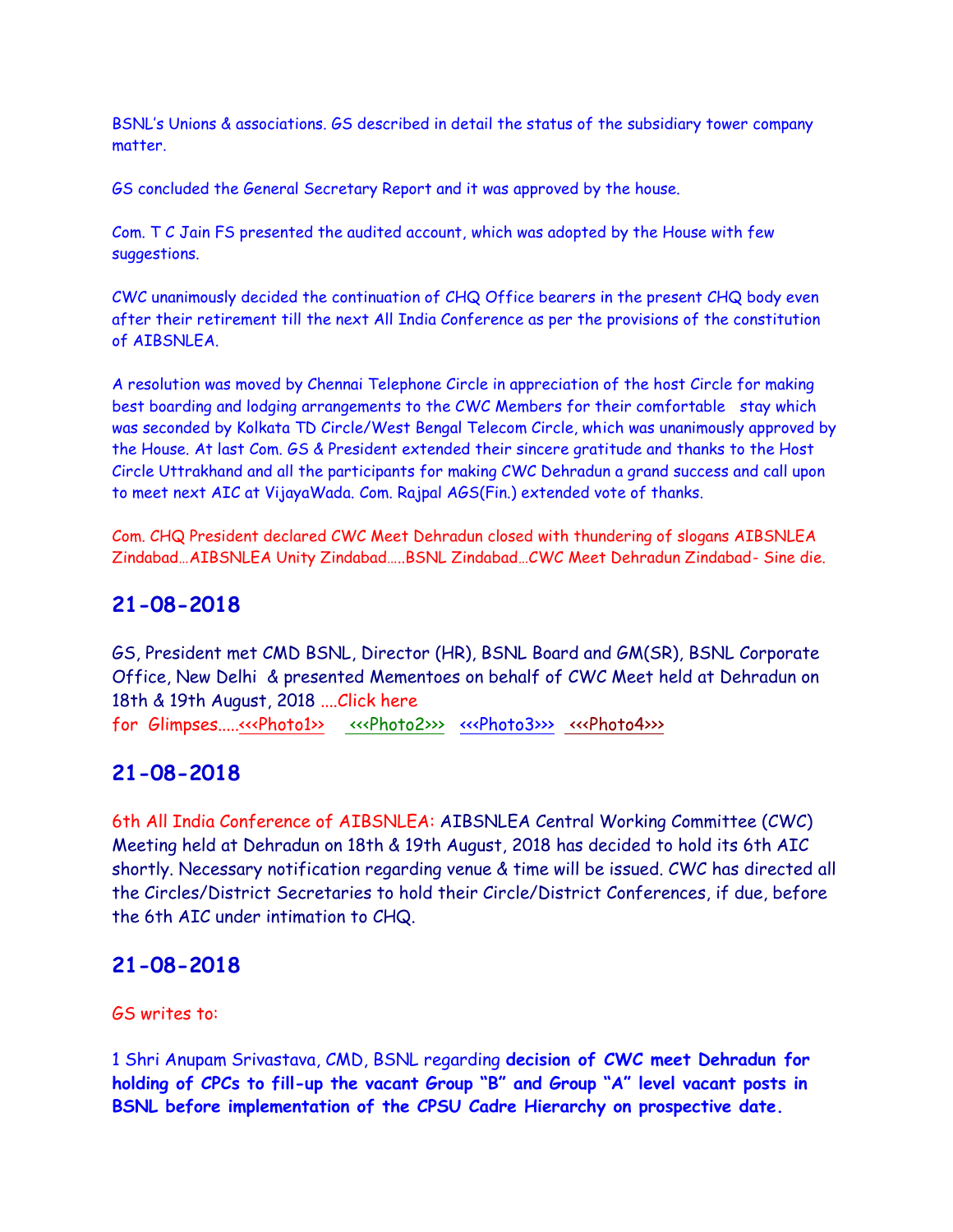#### [<<<Click here for letter>>>>](http://www.aibsnleachq.in/CMD_180821_1.pdf)

2 Shri Anupam Srivastava, CMD, BSNL regarding donation of o**ne day basic pay in the relief fund of Chief Minister of Kerala to help the affected families of flood prone areas of Kerala.**

#### [<<<Click here for letter>>>>](http://www.aibsnleachq.in/CMD_180821.pdf)

## **21-08-2018**

Admin. Section of BSNL Corporate Office, New Delhi issued instructions regarding systematic improvement in medical claims of BSNLMRS beneficiaries...[.<<<Click here for](http://www.aibsnleachq.in/bsnlmrs%20clarification%20(1).pdf)  [order>>>](http://www.aibsnleachq.in/bsnlmrs%20clarification%20(1).pdf)

## **21-08-2018**

OPEN SESSION ON THE OCCASION OF 3RD CWC Meeting of AIBSNLEA ON 19th August, 2018: The Open Session of the 3rd CWC meeting of the AIBSNLEA was successfully organized at Hotel Grand Pearl, Dehradun in a grand Manner.

Shri Ganesh Kothari hoisted the mic arrangement. Com. President CHQ Shri S.Shivakumar presided the Open Session.

Shri Mahak Singh CGMT Uttranchal Circle was the Chief Guest of the Open Session. Shri A.K. Sinha DGM (SR), BSNL Corporate Office, Shri K.R. Bharti, GM (F) Uttarakhand Circle, GM (CFA) Uttrakhand Circle Shri O.P. Kanojiya, GM(CMTS) Uttarakhand Circle, Shri S.K. Singh attended the Open Session from Management Side. Shri L.P. Thapaliyal Circle President, Shri Amit Gupta, AGS, Retd. BSNL Executives' Association also shared the Dias.

Ex. Circle Secretary Shri R.P. Singh was also welcomed in the Open Session. From Sister Unions and Associations Shri AB.Uniyal CS NFTE, Shri K.S.Som CS BSNLEU , Shri S.S.Rothan Ex CS SNEA were also welcomed by garlanding. GMTD New Tehri Shri Choudhary, Shri Babu Singh DGM, Shri Mohan Rastogi and Sh. Suba Singh, Senior Member, Shri S.C.Kala were also welcomed by garlanding.

All the distinguished guests were warm welcomed by the host circle by garlanding and presenting mementoes.

Lamp Lightning was done by the distinguished guests.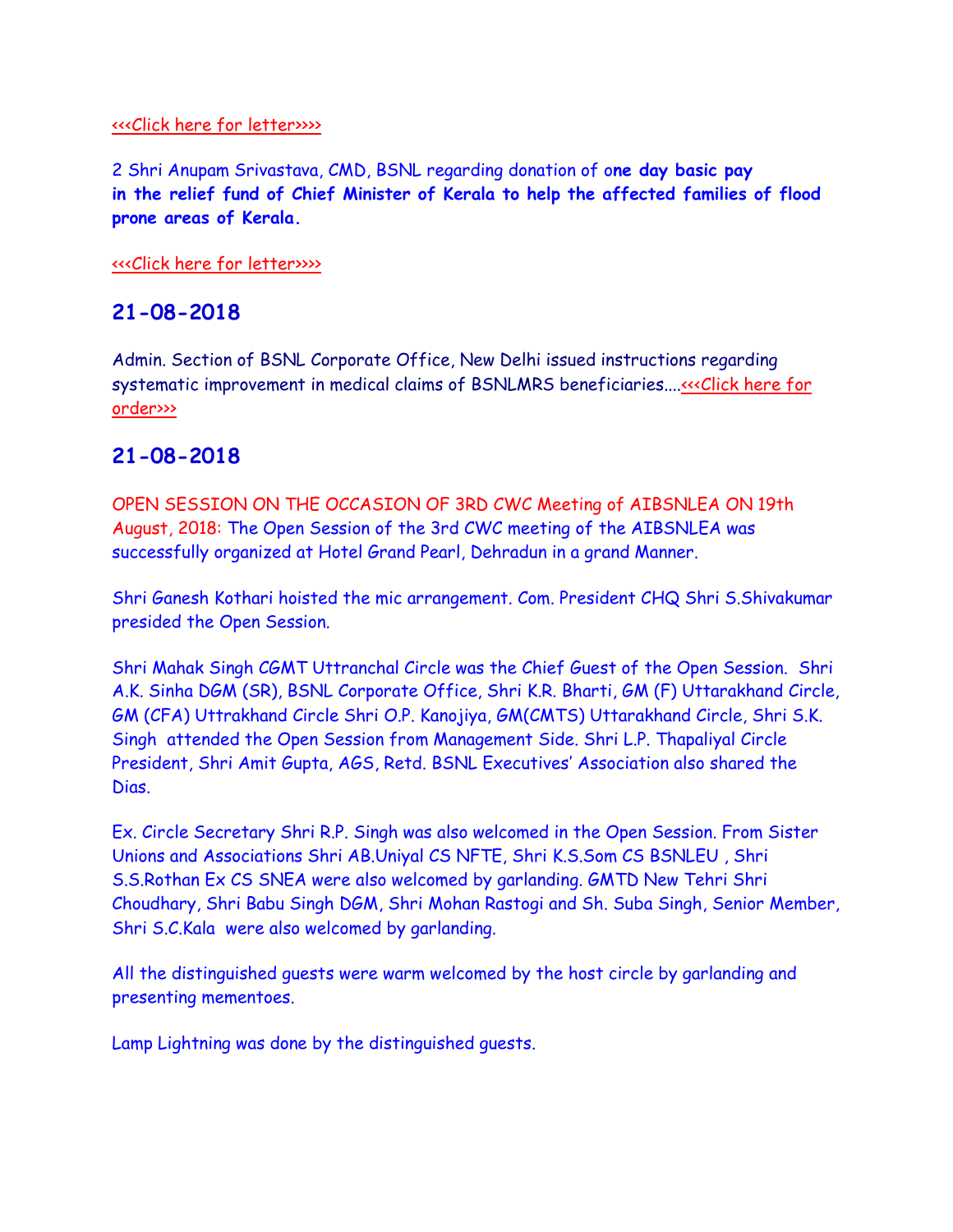Shri B.M. Dhyani Circle Secretary Uttrakhand Circle delivered the welcome address. He welcomed all the distinguished guests in Devbhumi and the historic city Dehradun. One minute silence was kept for the former Hon'ble PM Shri A.B.Bajpayee. In his address he praised the quality of service by BSNL in Uttrakhand Circle.

He thanked GS for providing the opportunity to hold the CWC in Dehradun. He told that AIBSNLEA Uttrakhand Circle AIBSNLEA has tried to make every arrangement for a comfortable stay. At last he thanked all for making the CWC a grand success.

Shri Amit Gupta, AGS, Retd BSNL Executives' Association in his address thanked the organizers. He told that pensioners are also have certain problems like pension issues and medical issues. He thanked the SR section for starting the pension grievance cell at BSNL CO. He complained that the delay in pensioners' medical bills is very large. He expressed his dissatisfaction on the DoT view to revise the pension after the pay revision of serving employee. He praised GS AIBSNLEA for his great persuasion of issues.

President CHQ Shri S.Shivakumar in his address welcomed all in the 3rd CWC. He told that BSNL is struggling hard to make its image better. Declining the revenue is a serious concern for all of us. BSNL is not getting any support from DoT. Com. President CHQ informed that AUAB has taken up the issue of the immediate need of the 4G spectrum to BSNL. He informed that BSNL has been established under National Telecom Policy with a specified object to provide the connectivity at every end and also in remote and tribal area. Com. President CHQ informed that after in June 2018 the revenue has declined by 40%. The cash flow is also reduced so we are not able to make the expenditure. He expressed his gratitude to CMD and Dir (HR) for issuing 12000 promotions in the short span of time. He expressed that these promotions have taken place due to the consistent efforts of AIBSNLEA only. Com. President expressed that by improving the financial health of BSNL, only we can survive. At last he thanked all for making the CWC a grand success.

GS AIBSNLEA Shri Prahlad Rai welcomed all in the 3rd CWC meeting and thanked Com. Dhyani and his team for the successful arrangements in the CWC. GS told that the Uttrakhand Circle is very important Circle for BSNL and the role and spirit of the BSNL Executives in the calamity is commendable. He appreciated that AIBSNLEA is the No. 1 Association in the Uttrakhand Circle. Com. GS told that the commitment of the comrades of the Uttrakhand Circle is appreciable. Com. GS delivered the Key note address. [<<<Click](http://www.aibsnleachq.in/CWC%20DDN%20Key%20Note_revised_15082018.pdf)  [here for Key Note Address>>>](http://www.aibsnleachq.in/CWC%20DDN%20Key%20Note_revised_15082018.pdf)

He expressed his gratitude to CMD and Dir (HR) for issuing 12000 promotions in the short span of time. GS told that we are thankful to the management for this great effort. GS told that it is the commitment of the BSNL employees towards the nation that BSNL is providing affordable services to the citizens. So the revision of pay scales are the must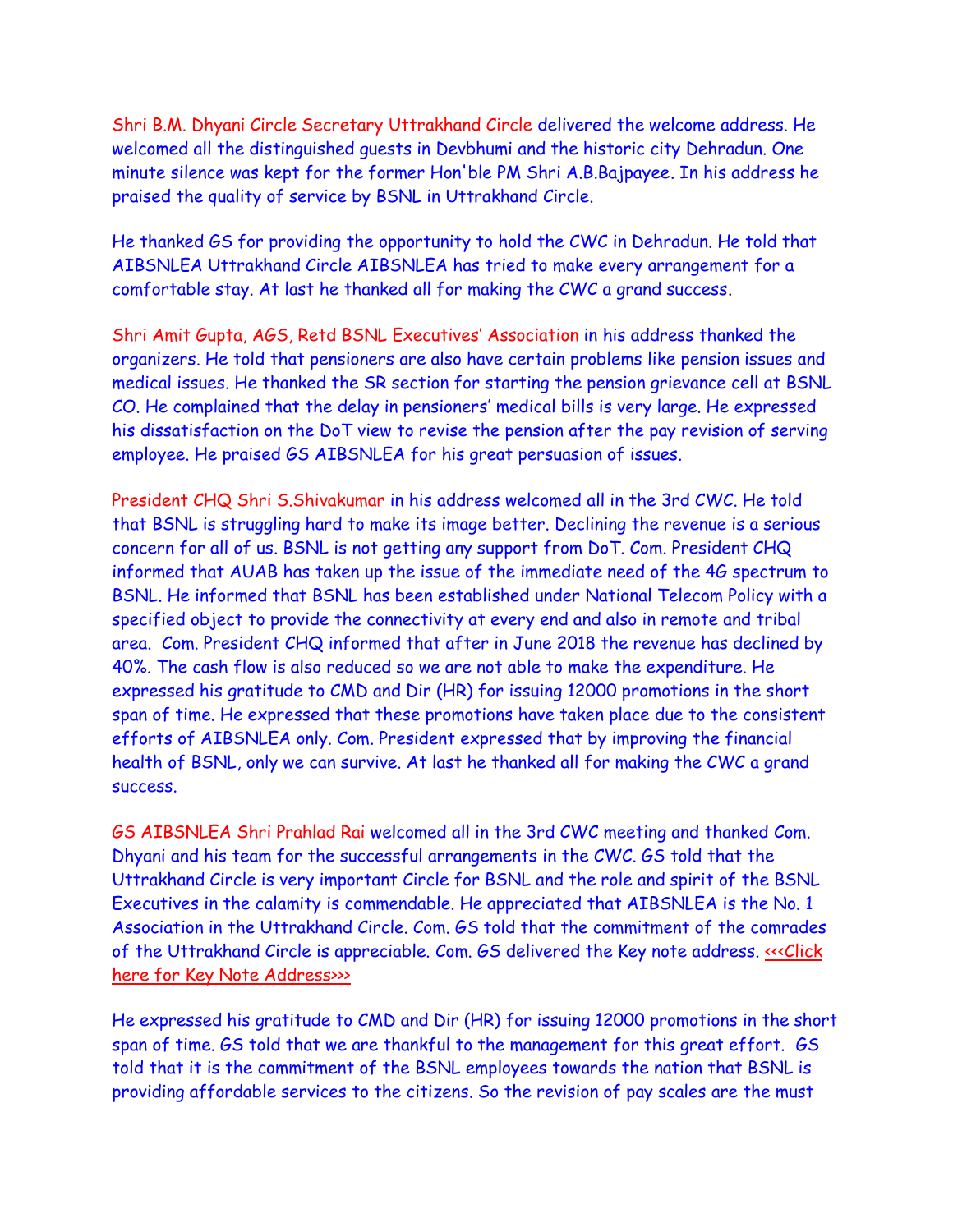for the BSNL Employees and Com. GS strongly informed that WE WILL TAKE IT DEFINITELY. Com. GS expressed the struggle of AIBSNLEA towards the pensioners issue, Efforts of AIBSNLEA for standard pay scales, uniform first TBP in four years., 22820 pay scales for JTO/JAO recruited 2007 and 2008 batches, 30% SAB to BSNL Direct Recruits. Com. GS appealed DGM (SR) to arrange to grant the SP. CL to the office bearers of all the levels of AIBSNLEA. At last he thanked all for making the CWC a grand success.

Shri K.R.Bharti, GM (F) Uttrakhand Circle and Patron of AIBSNLEA Uttarakhand Circle in his address welcomed all in Dev Bhoomi for 3rd CWC meeting of AIBSNLEA. He told that 19% area of Uttrakhand is covered by the snow and 45% is wild life area, and in this area we are successfully giving telecom services. He praised GS AIBSNLEA for excellent speech and good deliberations. He stressed that we should end the position of the cash crunch in the field. We should strengthen our customer base. He highlighted that we should reach to our customer either it is a big customer or small customer. We should not think for our personal benefits but should think for the benefits of the Organization. Thanked for inviting and wished for the success of the Open Session.

Shri A.K.Sinha DGM (SR) BSNL Corporate Office thanked the AIBSNLEA for the invitation. Extended his best wishes for the successful CWC. Director HR has also wished for the success of the CWC. He also read out the message of the Director (HR) for the CWC meeting. In the message Director (HR) congratulated the newly promoted Officers and wished that the CWC will come with the good deliberations for the growth of the company. At last Shri A.K.Sinha thanked for inviting and wished for the success of the Open Session.

The Chief Guest of the Open Session, Shri Mahak Singh, CGMT Uttrakhand Circle in his address welcomed all the distinguished guests in Devbhumi Uttrakhand and wished for the successful CWC. He told that we should see that what we can do the best for the company. He told that the utilization of the Human Resource Management is at most necessary. He thanked GS AIBSNLEA for praising the Executives of Uttrakhand Circle. He told that out of 6, three are hilly SSA in which there is a great public dependency on BSNL. He told that Uttrakhand Circle has got 3 awards for EB Business, No. of Sale Points and Fastest response on twitter category. Shri Mahak Singh told that in Aseem plan and in plan 99 we are trying to connect with our old customers. And for this category Circle has also received the appreciation letter from CMD BSNL. Apart of this in Landline, Broadband category Uttrakhand is in top 5 cities. Uttrakhand has achieved more than the target assigned. Uttrakhand Circle is in 7th Rank in recovery.

Shri Mahak Singh told that in the Uttrakhand Circle the transfers from the hilly area have been executed in a rotational manner to best utilize the man power. He suggested that we should focus the services which are in trend to enhance the revenue. He told that the data consumption rate has been increased and BSNL has introduced the GB plans. We should spread our FTTH network in big cities for earning the better revenue. He also suggested tying up with Multi service cable operators for this purpose and BSNL Corporate Office is fully supporting the Circles. BSNL Corporate Office suggested reducing the loop length of DSLAM for the better BB services. He told that we have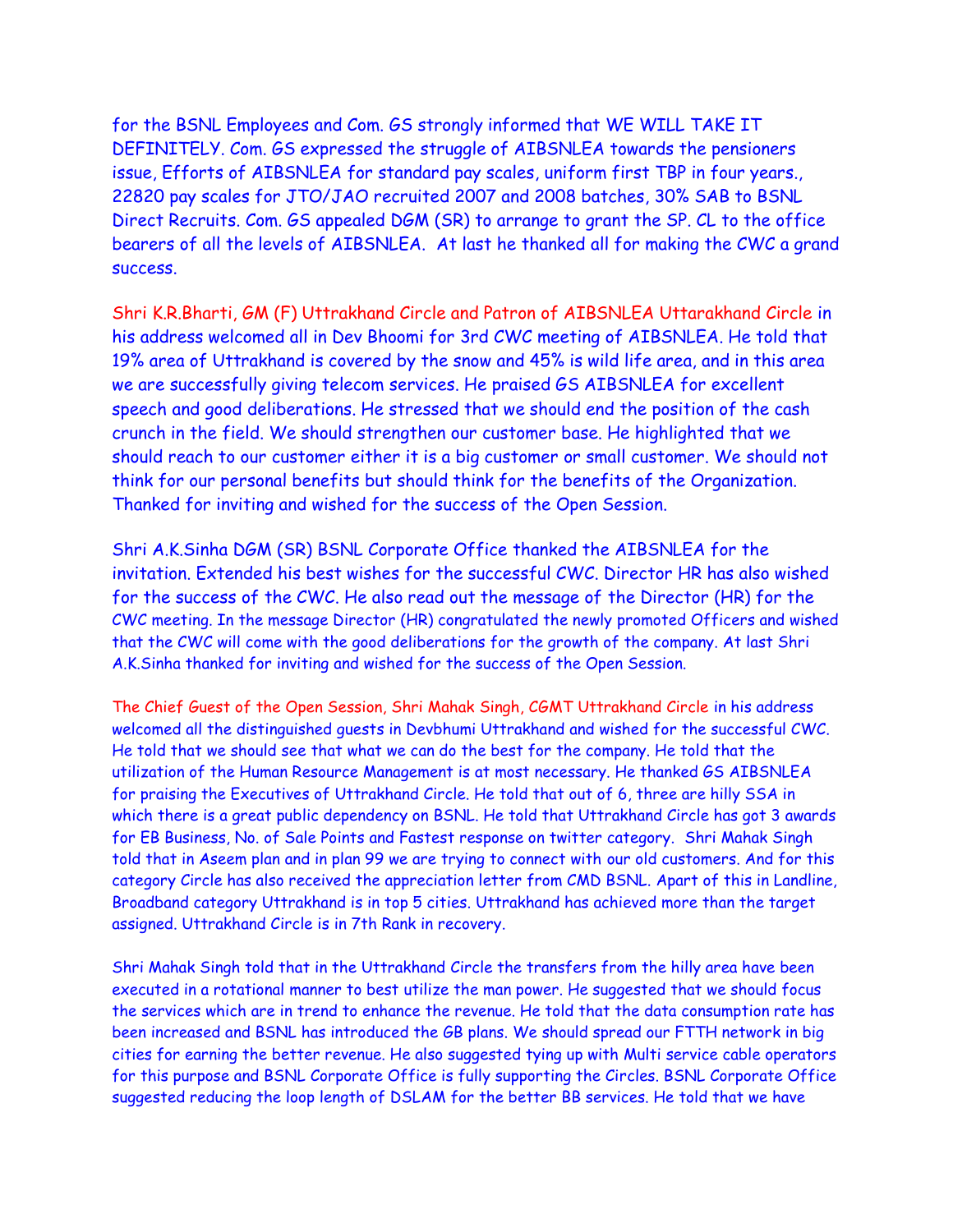achieved good revenue from BTS sharing and there is very small dip in the revenue due to this. He told that the demand of the BSNL services are very much in Rural areas. We should also lease out our OFC. He also suggested to explore the Civil/Electrical work possibilities in the smart city project. We have increase the commission of the Channel Partners. He opined to explore the talents of the Direct recruits. He told that we have increased the GSM data speed and JIO has put a very less negative effect in Uttrakhand Circle. He suggested to take up the challenge and make intact the customer base in the competitive scenario. Thanked for inviting and wished for the success of the Open Session.

Vote of thanks was delivered by Dr. Govind Singh Bisht.

Meeting ended with Nation anthem. «<< Click here for glimpses>>>

**[<<<<Click here for the glimpses of OPEN Session organized on the occasion of 3rd CWC](http://www.aibsnleachq.in/OPEN%20SESSION_3rd_CWC/index.html)  [Meet of AIBSNLEA at Dehradun on 19th August, 2018>>>>](http://www.aibsnleachq.in/OPEN%20SESSION_3rd_CWC/index.html)**

[<<<Click here for the Message of Director\(HR\), BSNL Board to 3rd CWC Meet at Dehradun....Read](http://www.aibsnleachq.in/Message_HR_20180827.pdf)  [by Shri A.K.Sinha, DGM\(SR\), BSNL CO, New Delhi in the Open Session on 19.08.2018 >>>>](http://www.aibsnleachq.in/Message_HR_20180827.pdf)

## **21-08-2018**

Admin. Section of BSNL Corporate Office, New Delhi issued instructions regarding systematic improvement in medical claims of BSNLMRS beneficiaries....<<<Click here for [order>>>](http://www.aibsnleachq.in/bsnlmrs%20clarification%20(1).pdf)

# **18-08-2018**

3rd CWC meet at Dehradun: OS ( E ) addressing the gathering & CS delivering the Secretary Report [\(see report](http://aibsnleawb.org/CS_Add_Dehradun.pdf) ) & the Resolutions of AIBSNLEA CTD [\(see resolutions](http://aibsnleawb.org/Resolution_dehradun.pdf) ) .CP addressing the meeting.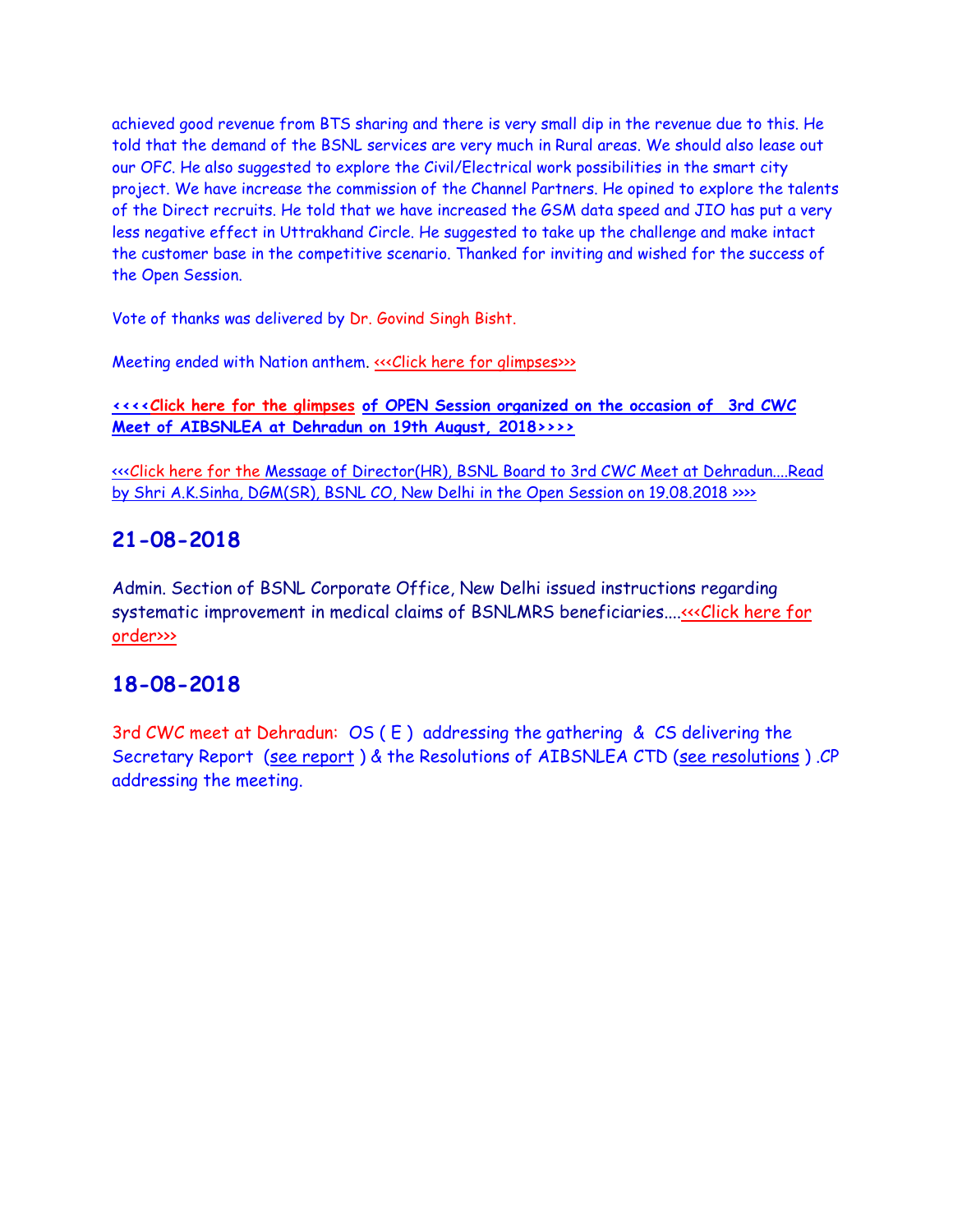

On 16 th August 2018 CS CP and 2 CWC members will leave for Dehradun to attend 3rd CWC meet to represent AIBSNLEA/CTD. OS(E) and Consultant to CHQ Com.Amit Gupta also will attend the meeting.Com.Ajoy Kundu ACS HQ (9432001102)will look after the activities of circle during the absence of CS.They will return on 21st August 2018.

# **14-08-2018**

#### [<<<<Click here for CMD, BSNL Sir addresses to BSNL Employees....Pl. see>>>>>](http://www.aibsnleachq.in/6b3b5c31-a9f4-43a2-84d6-0cab9a04fc0a.mp4)

## **14-08-2018**

Meeting on Group Term Insurance: GM (Restructuring), BSNL Corporate Office, New Delhi convened a meeting of Committee along with the representatives of AIBSNLEA & SNEA to discuss the modalities for launching of Group Term Insurance (GTI) Scheme for BSNL Executives wherein SBI Life has given its proposal and after negotiation, finally quoted Rs. 1.42+GST for those executives having 50 years of age and for above 50 years aged executives, they have quoted higher rates.

The Committee has further advised SBI Life officers to discuss the matter with representatives of Executives' Associations. From AIBSNLEA Side, President and AGS(Finance) have attended the meeting.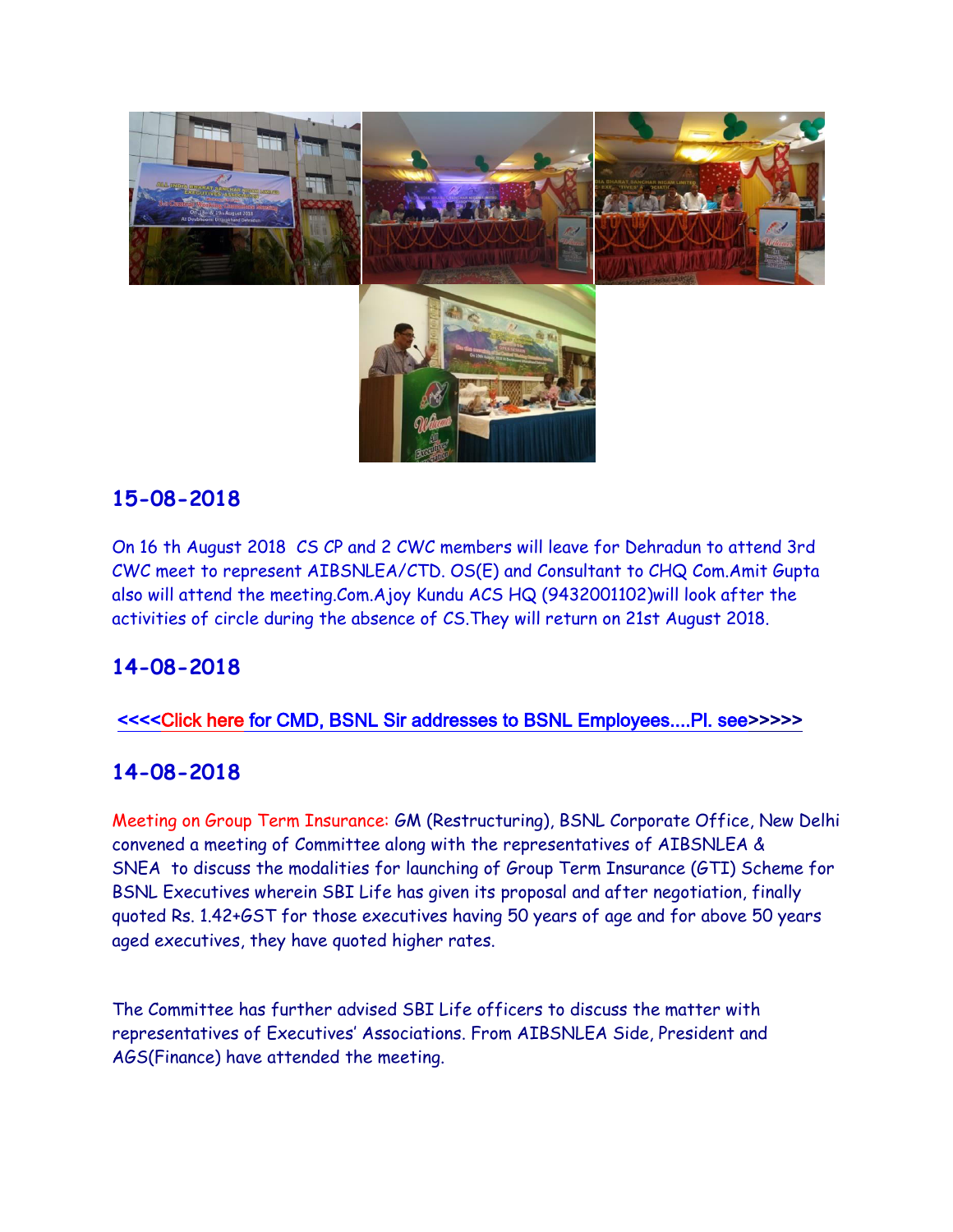BSNL Corporate Office, New Delhi issued Clarification on Compassionate Ground Appointments - reg[.<<<<Click here for order>>](http://www.aibsnleachq.in/clarification%20on%20CGA%20%2013.08.20180001.pdf)

## **10-08-2018**

#### **Meeting with CMD, BSNL New Delhi**

GS and President met CMD, BSNL and requested for his kind consideration of the promotion of all the eligible executives of all disciplines before notification of CPSU CH. We further explained that our 12,000 executives recently promoted through CPCs are extremely happy as many of them got an additional increment on promotion which was not available on promotions through CPSU CH and give all appreciations to CMD BSNL, Director (HR), GM (Pers) and his team for issuing mass promotion orders with in a month's time. We also apprised him that before promoting all the eligible executives through CPC process, if the CPSU CH is notified and some one brings stay order against its implementation in that case Management will not be in a position to promote the executives through CPCs or CPSU CH since after the notification of CPSU cH SDE / DE & equivalent posts and their RRs will be scrapped. CMD appreciated our concern and assured to look into the matter.

We further requested CMD BSNL to attend the open session of CWC meet of AIBSNLEA as Chief Guest at Dehradun on 18.08.2018. CMD assured to explore the possibilities.

#### **10-08-2018**

#### **FR-22(1)a(i) Pay Fixation Case of Offg. JTOs:**

Hon'ble Supreme Court dismissed the SLP filed by BSNL Corporate Office against the Hon'ble High Court Kerala judgment regarding FR-22(1)a(i) Pay fixation case of Offg. JTOs of Kerala Circle. AIBSNLEA had already requested BSNL Management for implementation of Hon'ble Kerala High Court judgment but on the basis of legal opinion BSNL filed the SLP in the Hon'ble Supreme Court. We congratulate our JTO members for their victory.

#### **09-08-2018**

**Com.Shyamal Dutta AOTR/BDN donated Rs.500.00 towards Circle Fund.We congratulate him for his noble act.**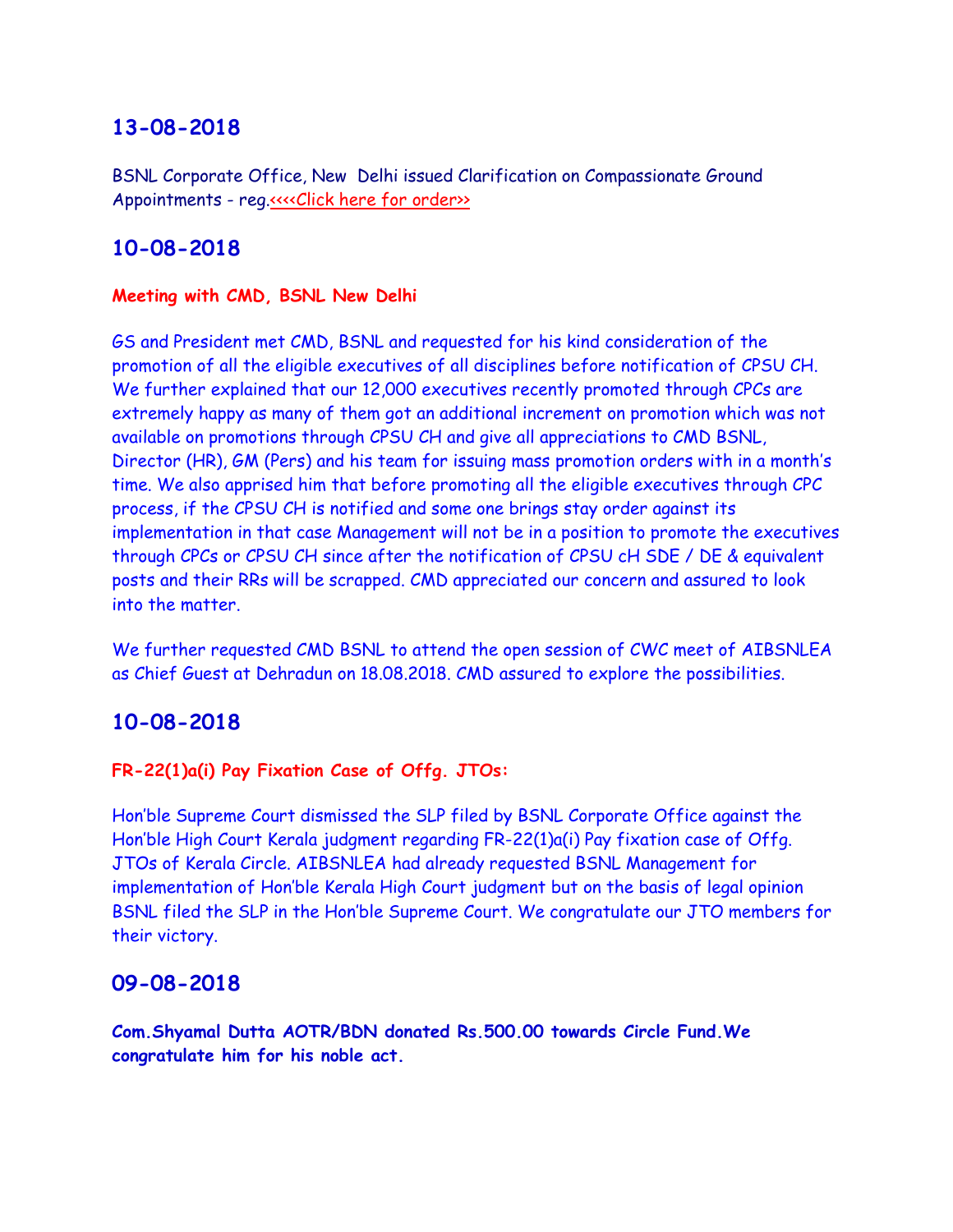It has been informed by GS that case of Com.K D Bhagat PS has been put up to DIR(HR) for her decision,we may expect early solution.

## **08-08-2018**

#### **Meeting with Director (HR), BSNL Board, New Delhi**

GS, President and AGS (HQ) met Director (HR), BSNL Board. GM (SR), GM (Pers) and OSD to Director (HR) were also present in the meeting. We expressed our serious concern over the issuance of letter dated 07.08.2018 by the Pers Cell on revision of seniority list of TES Gr "B" in compliance of Hon'ble Supreme Court judgement dated 21.01.2015 and 14.12.2017 in Civil Appeal No(s). 4389 of 2010 wherein demotion of thousands of the executives is contemplated by the version of Pers. Cell which is of the opinion that on the recommendations made by the Expert Committee, the Hon'ble Supreme Court has **refrained** from passing any order thereon, except that 14 persons who were said to have been given promotions – 3 persons in BSNL and 11 persons in MTNL may not be now disturbed. This is misinterpretation by the Pers. Cell. We requested Director (HR) to have an independent advice from the ASG of India on the plan of the Pers. Cell for the implementation of the Hon'ble Supreme Court judgements dated 21.01.2015 and 14.12.2017.

After detailed discussion on our pleading, Director (HR) directed GM (Pers) to take the advice from the ASG of Govt. of India. She also directed GM (Pers) to issue a clarification immediately that consequent to revised seniority, the pension of the retired executives will not be reduced. She also assured us that on receipt of the advice from the ASG the implementation plan will be reviewed and modified accordingly.

AIBSNLEA is consulting and taking legal advice from its Advocate who have pleaded the case in the Hon'ble Supreme Court as well as in the Expert Committee and accordingly on the that basis further action will be taken immediately.

#### **Conduction of CPCs in all the disciplines:**

We further requested Director (HR) to conduct CPCs of all the eligible executives in all the disciplines to be promoted to the next grade before implementation of the CPSU CH. Director (HR) directed GM (Pers) to put up the proposal for conducting the CPCs immediately to CMD BSNL for approval. GM (Pers) assured an early action in this regard.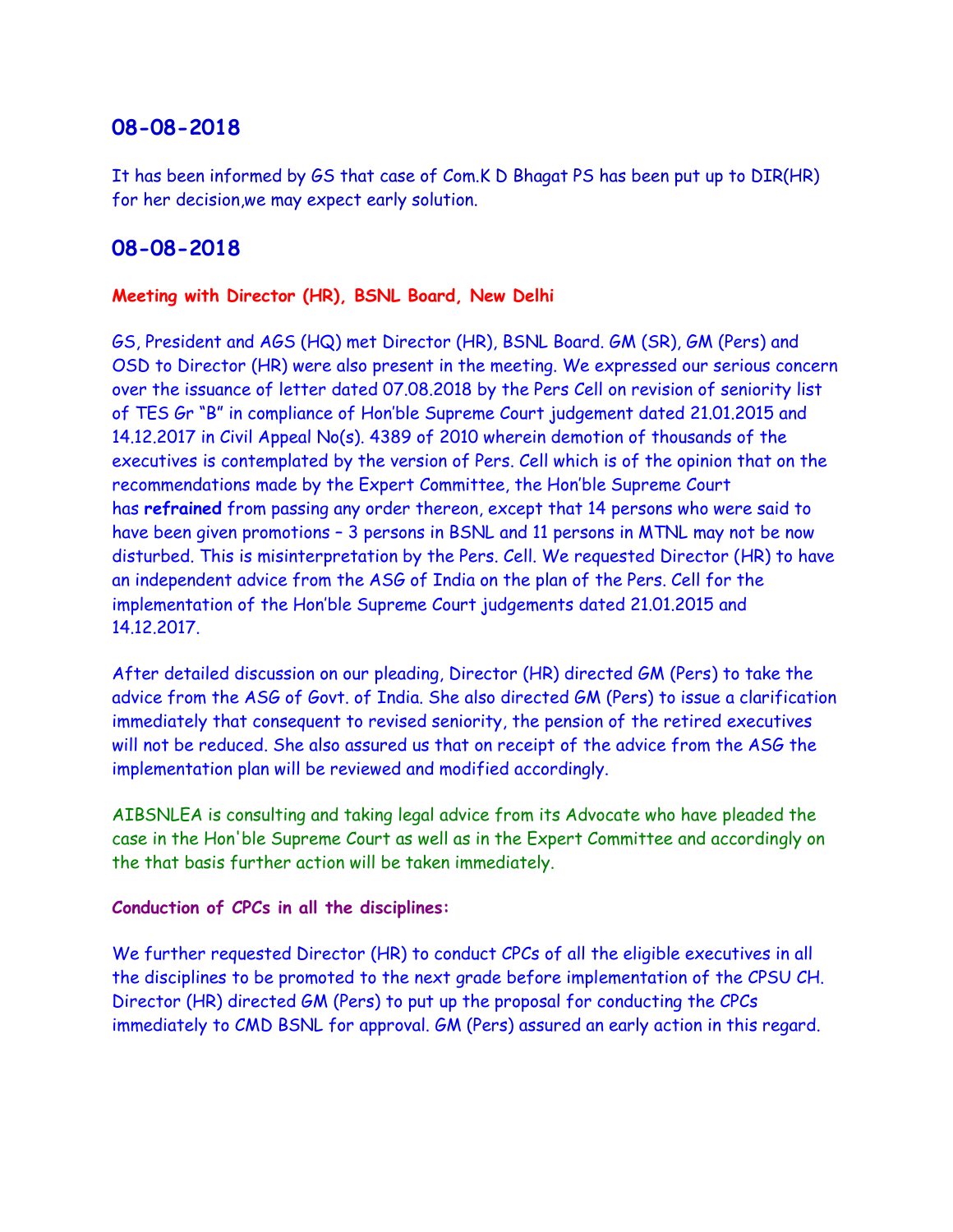#### **GS writes to:**

1 Shri Anupam Srivastava, CMD, BSNL regarding Inclusion of List-9 for the promotion of SDEs to the post of AGMs along with List-8 pursuant to implementation of CPSE Cadre Hierarchy «<< Click here for letter>>>>

2 Smt. Sujata Ray, Director (HR), BSNL Board, regarding finalization of Seniority list in the grade of SDE (Civil)

[<<<Click here for letter>>>>](http://www.aibsnleachq.in/DIRHR_180807.pdf)

#### **07-08-2018**

**Meeting with Director (PSU) DoT:** GS, President met Director (PSU), DoT and discussed regarding:

**(a) Implementation of 3rd PRC report in BSNL:** Director (PSU) informed that the reply received from BSNL on financial viability has been submitted to the Internal Finance of DoT for clearance. He assured that matter is under active consideration of DoT and within this month some positive decisions are expected in this regard. He confirmed that the Memorandum given by AUAB has been received in his section and necessary action is being taken in this regard.

(**b) Replacement of E1A by E-2 and E-2A by E-3 pay scales:** Director (PSU) informed that the matter after the clarification received from BSNL has now again been sent to DPE for the consideration. He assured to pursue the matter in DPE.

#### **07-08-2018**

**Meeting with Shri Bhaskaran, Director (Accounts–II) DoT:** GS, President met Shri Bhaskaran, Director (Accounts –II), DoT and discussed regarding changes being in the system made by DoT for payment of pension to BSNL pensioners from banks. Director (Accounts –II) mentioned that now CCAs will directly deal with the banks and release the pension. To take live certificate the Banks may be paid separately but the present third agency between CCAs and banks will not exists after this arrangements. We categorically told that in no case there should be any problem to the BSNL pensioners in getting pension regularly from banks.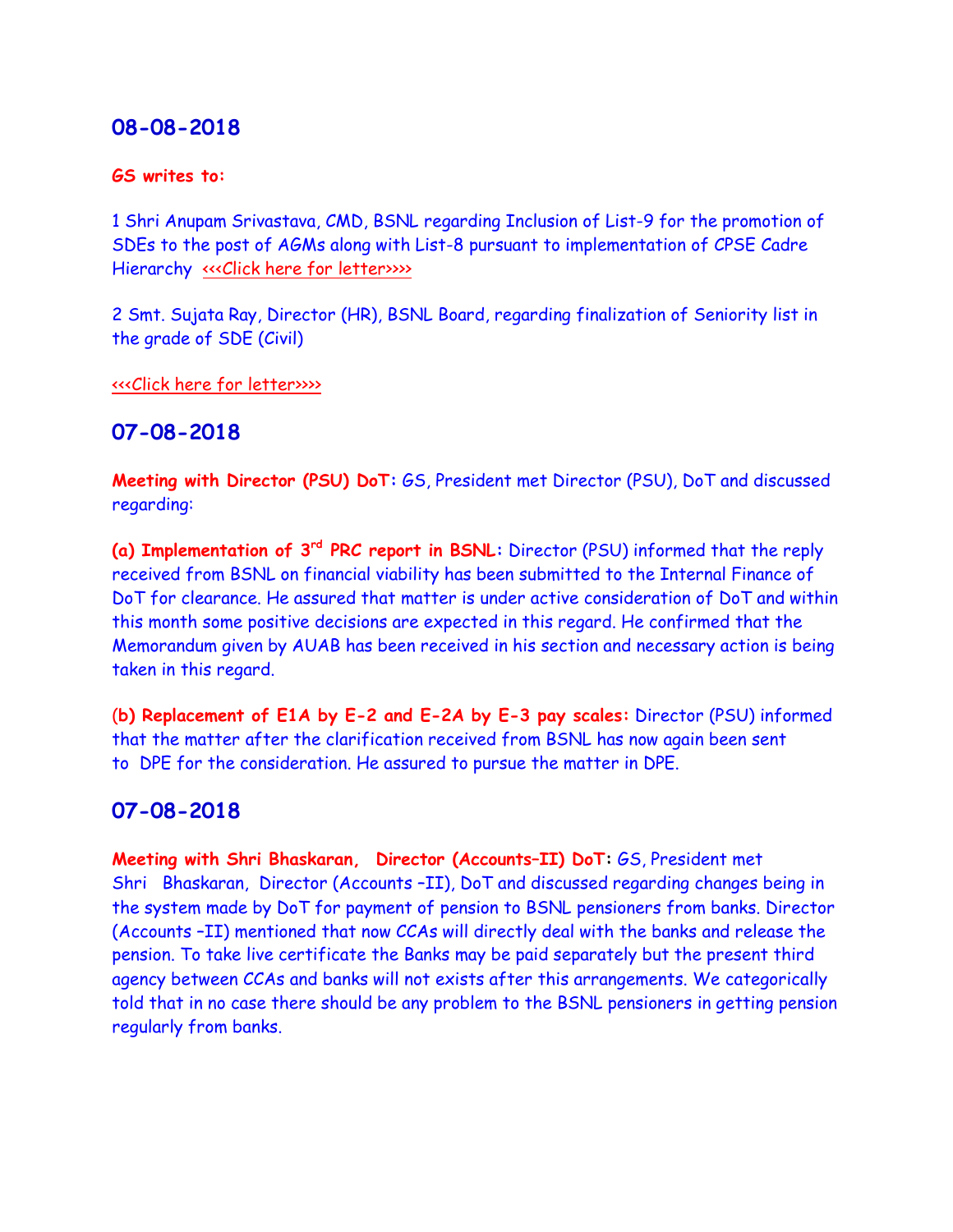**Meeting With DDG (Estt.), DoT:** GS, President met DDG (Estt.) and discussed regarding revision of pension of BSNL Pensioners delinking with pay revision in BSNL. DDG (Estt.) mentioned that last week only a letter has been sent to DoP&W for clarification that whether the pension revision of BSNL pensioners can be done without waiting the revision of pay scale of BSNL employees. This letter has been sent to Secretary, DoP&W with the approval of the Hon'ble  $MOSC(I/C)$ . He advised us to pursue in DoP&W for an early **favorable** reply. We shall be meeting the concerned officers of DoP&W in this regard shortly.

**(b) Withdrawal of Additional increment given under EPP in the same scale:** We expressed our concern against the undertaking being taken by the respective CCAs from retiring BSNL employees before issuing their PPO, whereas the DoT order dated 5.7.2017 has been quashed by the Hon'ble PB CAT New Delhi and till date DoT has not filed writ petition in the Hon'ble High Court Delhi. DDG (Estt.) mentioned that DoT has already decided to appeal in the High Court and it is in process so the undertakings are being taken by CCAs .However, AIBSNLEA has already filed CAVEAT in the Hon'ble High Court Delhi.

## **04-08-2018**

CEC meeting of AIBSNLEA,CTD held successfully on 04-08-2018 at Association office.OS(East) was also present in the meeting along with  $CS \& CP$ . Lots of points were discussed and Resolutions passed for further incorporation of the same in CWC Resolutions.All COB and CEC members along with BS & BP of different branches participated in the meeting.

## **04-08-2018**

**Refreshment in the meeting was sponsored by a group of newly promoted AOs including some COBs & BOBs. It was announced by ACS(CHQ) that Com.MVK Shastry AGM/Sales OP II/CTD member of TB Branch donated Rs.1000.00 to Branch & Rs.1000.00 to Circle as a token of belongingness to AIBSNLEA on being promoted as AGM. We congratulate him for his generosity.**

#### **04-08-2018**

DGM(SEA) Cell, BSNL Corporate Office, New Delhi issued letter regarding Timely completion and proper maintenance of APAR and communication of all entries to executives for fairness and transparency in public administration-reg. reminder of APAR of 219 Telecom Finance Executives are still pending from Circles.....<<< Click here for letter>>>>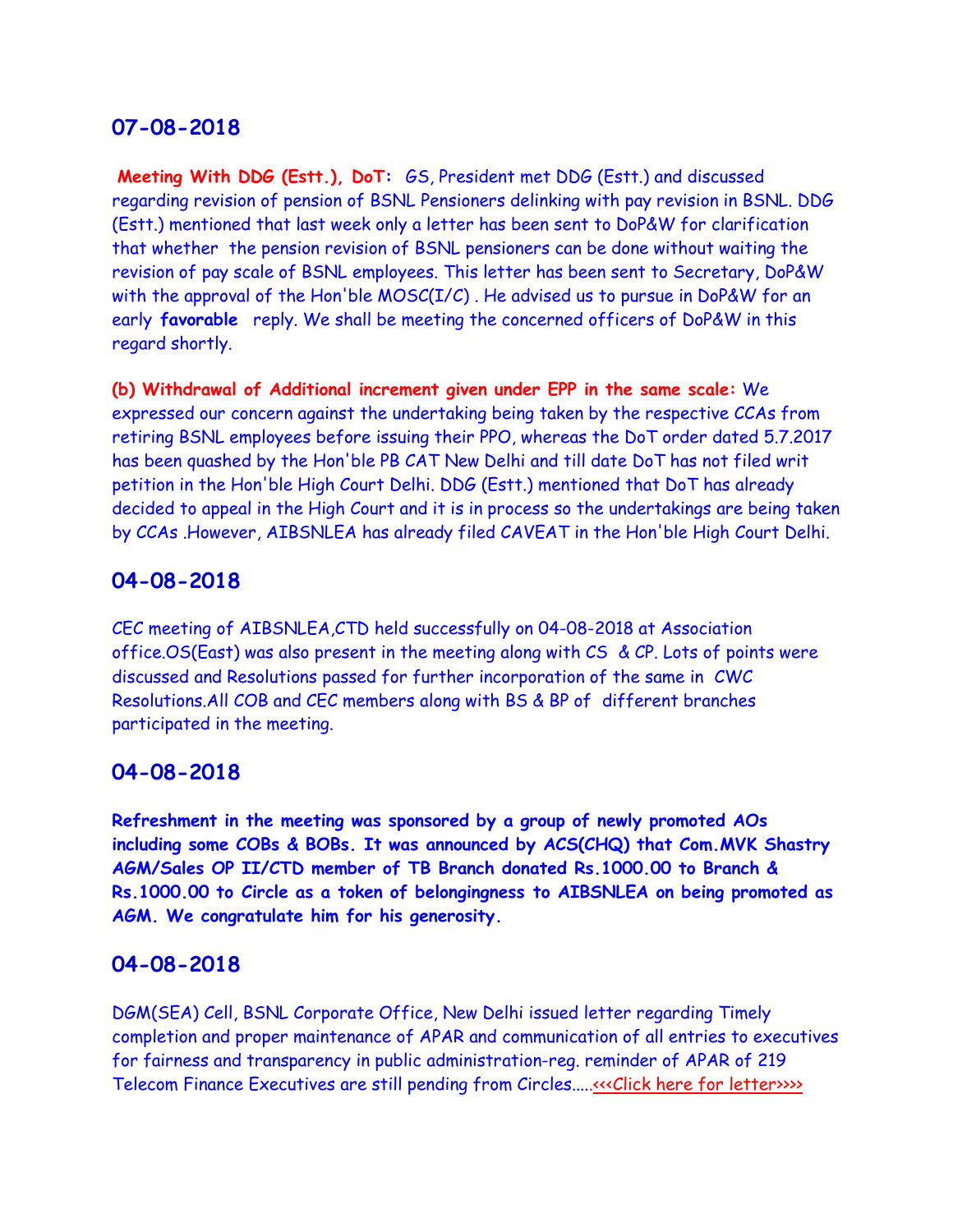All BPs BSs and other leaders are requested to see for early completion of the APAR.Please,contact ACS(F) in this regard.

## **04-08-2018**

#### **Meeting with Director (HR), BSNL Board, New Delhi:**

GS, President, AGS (HQ) and AGS (DR) met Director (HR), BSNL Board and extended invitation for attending the Open Session of the CWC meeting being held at Dehradun. Director (HR) accepted our invitation and told that she will try to attend the CWC of AIBSNLEA, Dehradun. We further discussed regarding:

A) Implementation of 3<sup>rd</sup> PRC with 15% fitment benefits in BSNL: We apprise Director (HR) about the AUAB meeting with Hon'ble MOSC(I/C) held on 01.08.2018. We informed her that the Hon'ble MOSC (I/C) has assured to discuss our demands with Secretary Telecom on 3.8.2018. We also mentioned about our meeting with CMD BSNL held on yesterday wherein CMD BSNL had mentioned that the Hon'ble MOSC (I/C) has held discussions with him also wherein he has categorically mentioned that DOT should decide payment of Pension contribution on actual basic instead of maximum of the Pay scale and there after the implementation of 3<sup>rd</sup> PRC recommendation in BSNL should be left to the BSNL Management. Director (HR) also endorsed the same thought and advised us to continuously pursue with MOSC (I/C) and Secretary (T).

B) CPCs to be conducted in all disciplines for the eligible Executives before the implementation of CPSU Cadre Hierarchy: We again extended our sincere gratitude and thanks to Director (HR) for issuing promotion orders for 12000 Executives within a period of one month. But we expressed our serious concern against the statement of GM(Pers) to limit the CPCs up to the year 2005 only and not for upgrading the posts to promote the eligible executives of all disciplines before implementation of CPSU Cadre Hierarchy. Director (HR) instructed her OSD to have a meeting today afternoon itself with GM (Pers) in the presence of GM (SR) to examine and calculate actual requirement of up-gradation of the posts up to a particular year taking as a reference point i.e. Last CPC conducted or the Year of Recruitment in all disciplines.

C) Implementation of Rule-206 of SDE Seniority: We expressed our serious concern against the mis-interpretation of Hon'ble Supreme Court Judgement on Rule-206 of SDEs Seniority case by Pers Cell of BSNL Corporate Office. We told Director (HR) that we had requested her self to seek legal opinion from Senior Advocate. But, unfortunately, Pers Cell BSNL Corporate Office never took the legal opinion from an Advocate and instead as per the advice of legal cell of BSNL Corporate Office has taken the approval from the competent authority. Thus the Hon'ble Supreme Court judgement has been made in fructuous which will cause further litigation. Also will invite vigilance complaint against the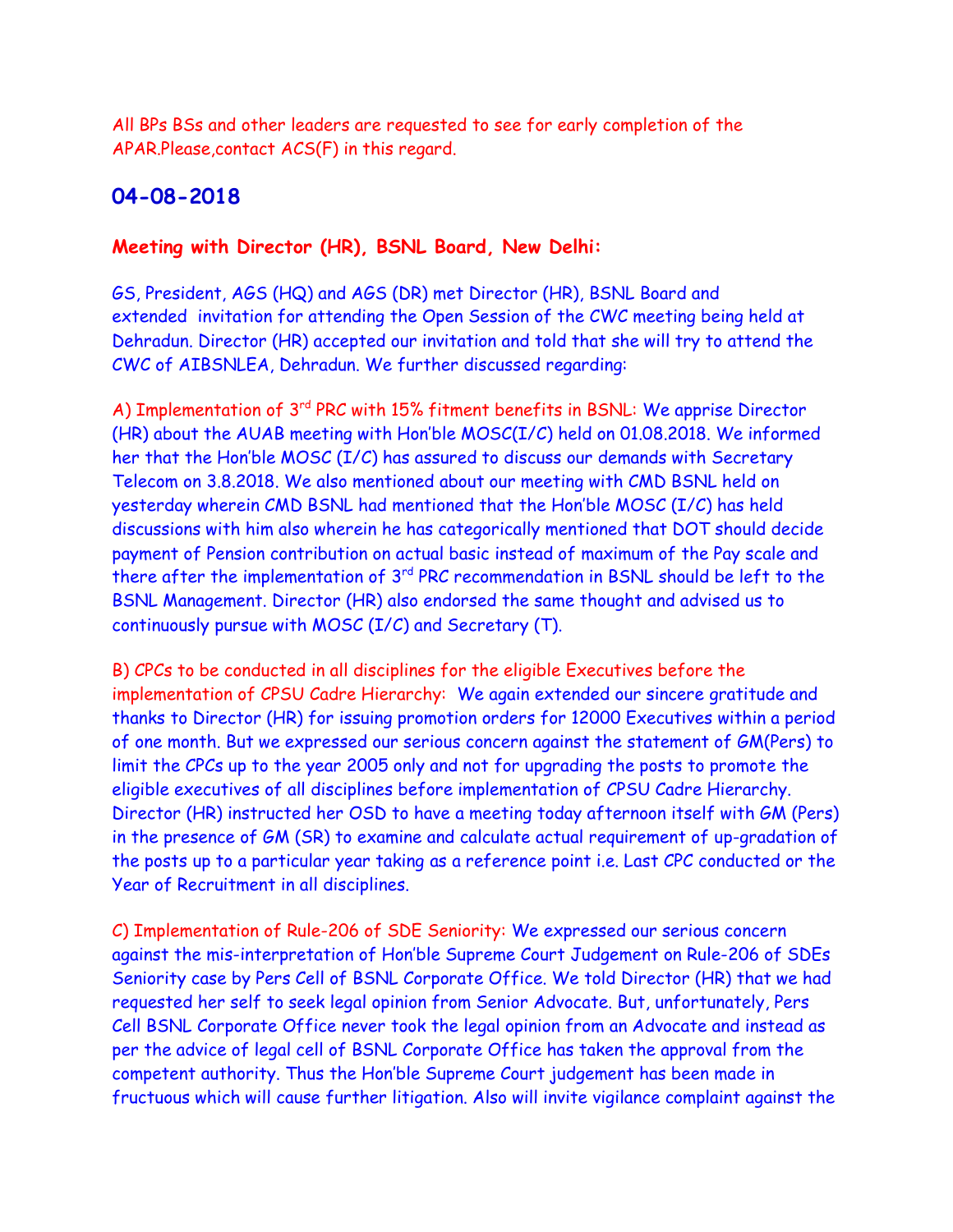mishandling of the Hon'ble Supreme Court judgement for which the reasons are best known to Pers Cell. We further requested Director (HR) for her kind intervention and giving a direction to the Pers Cell to seek the Legal opinion from an Advocate instead of depending on the Legal Advice given by the Legal Cell of BSNL Corporate Office. Director (HR) assured to look in to the matter.

## **04-08-2018**

All Unions and Associations of BSNL (AUAB) writes to Shri Anupam Shrivastava, CMD, BSNL regarding:

1. Implementation of the recommendations of the 2nd PRC on 30% superannuation benefits. [<<<Click here for letter>>>>](http://www.aibsnleachq.in/30%25%20superannuation%20benefits.pdf)

2. Implementation of austerity measures at the top management level. [<<<Click here for](http://www.aibsnleachq.in/Implementation%20of%20austerity%20measures.pdf)  [letter>>>>](http://www.aibsnleachq.in/Implementation%20of%20austerity%20measures.pdf)

## **03-08-2018**

**GS Writes on 02.08.2018: The Director (HR) BSNL Board regarding Representation from AIBSNLEA Kolkata District Circle** [<<<Click here for](http://www.aibsnleachq.in/DIRHR_180802.pdf)  [letter>>>>](http://www.aibsnleachq.in/DIRHR_180802.pdf) 

#### **03-08-2018**

### **Meeting with CMD, BSNL: GS, President, met CMD BSNL and discussed regarding**

**A) Implementation of 3rd PRC with 15% fitment benefits in BSNL:** On the query of CMD BSNL regarding AUAB meeting with Hon'ble MOSC(I/C) held yesterday, we appraised him that the Hon'ble MOSC(I/C) has assured to discuss our demands with Secretary Telecom on 3.8.2018 . CMD BSNL mentioned that the matter was discussed by him also with the Hon'ble MOSC(I/C) wherein he has requested that DOT should decide payment of Pension contribution on actual basic instead of maximum of the Pay scale and there after the implementation of 3<sup>rd</sup> PRC recommendation in BSNL should be left to the BSNL Management. However he assured that in case he is invited by the Hon'ble MOSC(I/C) during the discussion with Secretary Telecom on this issue he will further suggest the same.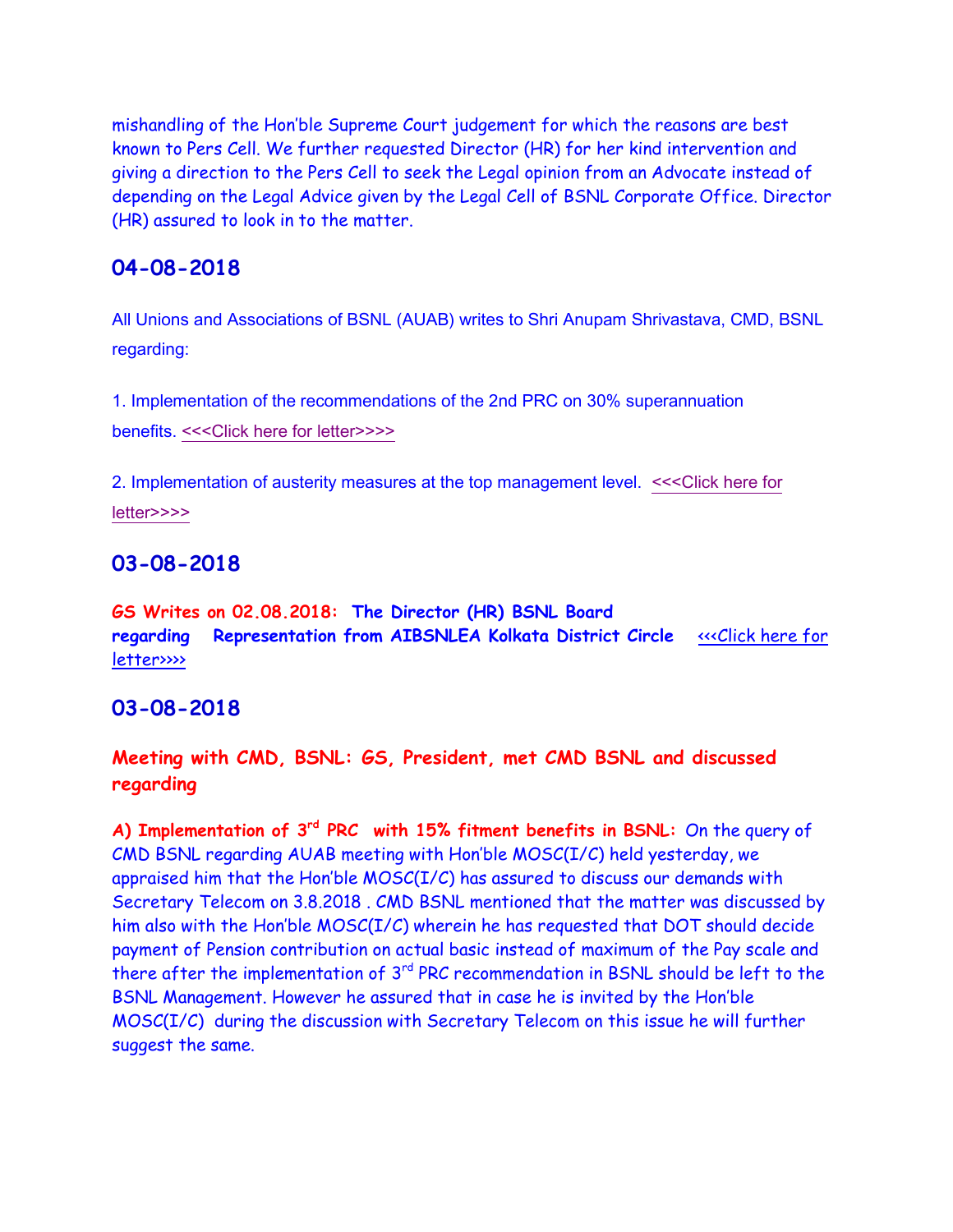**B) CPCs to be conducted in all disciplines for the eligible Executives before the implementation of CPSU Cadre Hierarchy :** We further extended our sincere gratitude and thanks to CMD BSNL for issuing promotion orders for 12000 Executives within a period of one month. But we expressed our serious concern against the statement of GM(Pers) to limit the CPCs up to the year 2005 only and not for upgrading the posts to promote the eligible executives of all disciplines before implementation of CPSU Cadre Hierarchy. CMD BSNL advised that the matter should be discussed with the DIR(HR) who has clarity in this regard. He further mentioned that no such decision is taken at his level to limit the promotions up to the year 2005 only. However AIBSNLEA will discuss the matter with DIR(HR) shortly.

**C) Implementation of Rule-206 of SDE Seniority :** We expressed our serious concern against the mis-interpretation of Hon'ble Supreme Court Judgement on Rule-206 of SDEs Seniority case by Pers Cell of BSNL Corporate Office. We requested the DIR(HR) to seek the legal opinion from a Senior Advocate accordingly Dir(HR) directed the Pers Cell of the BSNL Corporate Office to seek the legal opinion from an Advocate but the Pers Cell BSNL Corporate Office never took the legal opinion from an Advocate but as per the legal advice of legal cell of BSNL Corporate Office has taken the approval from the Competent authority. Thus the Hon'ble Supreme Court judgement has been made in fictitious which will cause further litigation. Also will invite vigilance complaint against the mishandling of the Hon'ble Supreme Court judgement for which the reasons are best known to Pers Cell. We further requested CMD BSNL for his kind intervention and giving a direction to the Pers Cell to seek the Legal opinion from an Advocate instead of depending on the Legal Advice given by the Legal Cell of BSNL Corporate Office, CMD BSNL assured to look in to the matter.

**D) Grant of Pay Rs.22820/- to the JTOs/JAOs post recruited 2007 :** We requested the CMD BSNL to consider for granting of Pay Scale of Rs.22820/- to the JTOs/JAOs post recruited 2007 to remove the pay anomaly after implementation of the 2<sup>nd</sup> PRC report and to avoid their huge Pay loss. CMD BSNL assured to look in the matter.

## **02-08-2018**

CS,ACS(HQ),OS and President met on 01-08-2018 newly joined Sr.GM(HR & Admin) Sri A N Thakur.We presented him with flower bouquet,sweets & memento of our association.We assured him of our fullest cooperation for the benefit of BSNL and CTD.GM received us very warmly and we discussed some points,DGM(HR) was also present there.

**1.PA to PS Promotion:** We mentioned that PA to PS DPC to be conducted by the Circle itself and then it is to be sent to BSNL CO. GM appreciated our concern and DGM said that this is under process.Soon DPC will be conducted.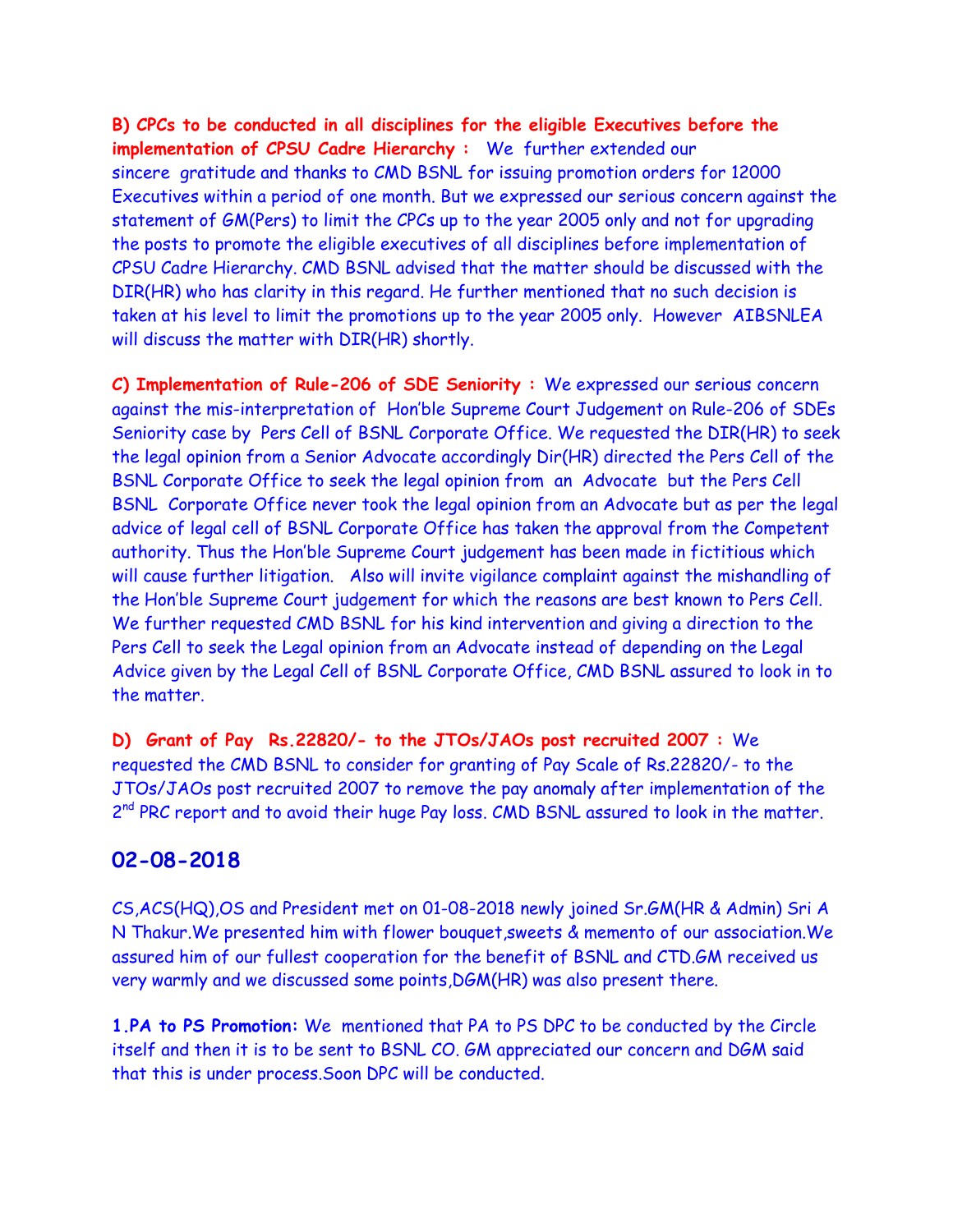**2.PA promotion for Steno III:** As per Court Order Steno Grade III to be given promotion to PA at the post vacant in 2003.Now, only 4 such candidates left in CTD.We presented the MIS report of Feb 2002 where sufficient post is there.We request to verify and recalculate the number of post so that these 4 stenos can be accommodated.GM sir assured us that he is aware of this case ans dealt with it in UP(W).He assured to look into.

**3.Allotment of Change of Quarter:**Due to dilapidated condition of quarters in Patuli,Salt Lake,etc application of change of quarter is not being accepted by SDE/Building.We requested that the application should de accepted and in possible cases repairing should be undertaen by Civil Section.DGM informed that he is dealing the case with the SE Civil for repairing. He also told that Group C & D unions are also taken up this case. GM Sir said that he will take up the case with DE/bldg so that application can be accepted and occupants may be shifted in repaired quarter soon.

The courtesy call ended in a cordial atmosphere,we requested him to allow us time to meet him in future.



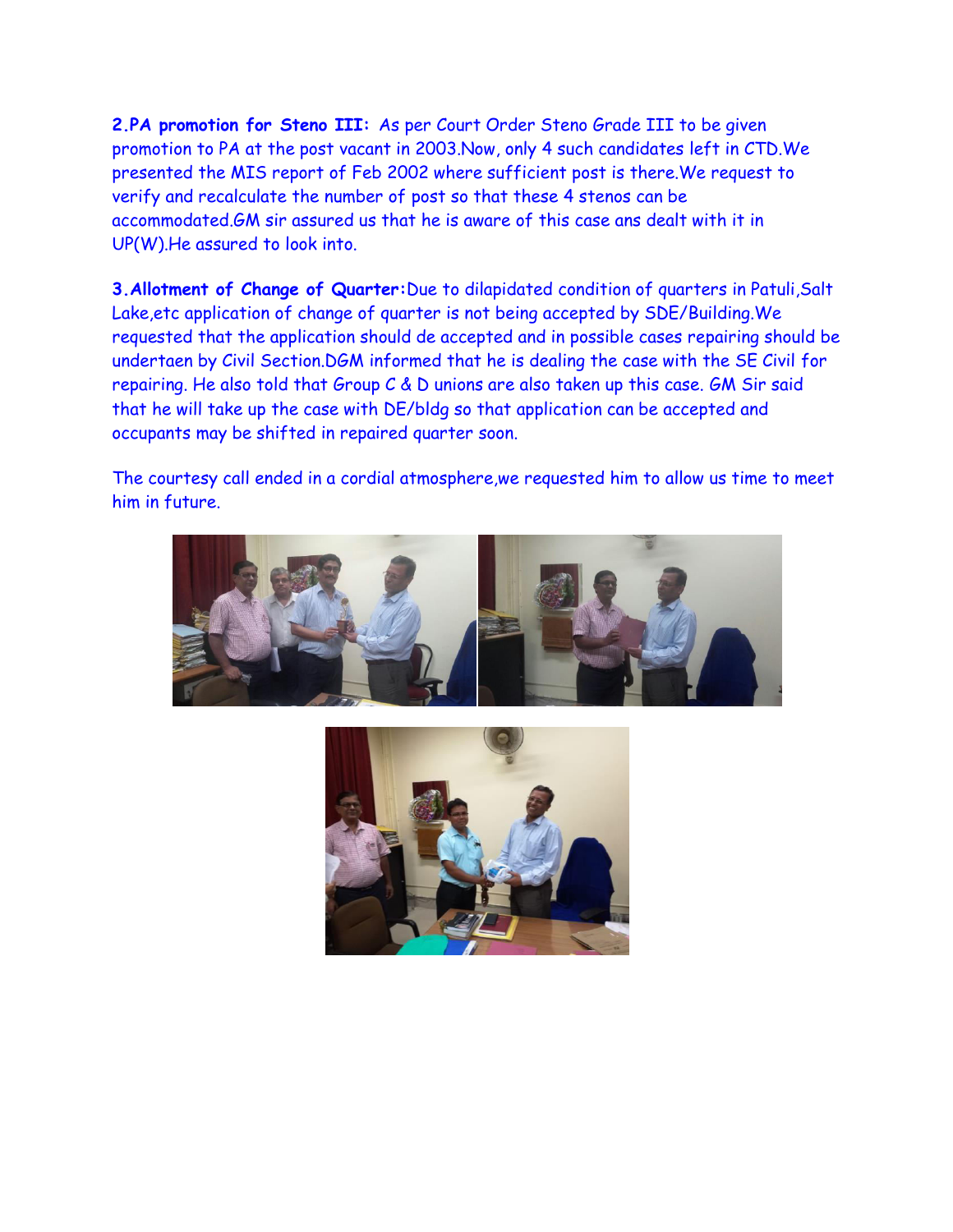

Corporate Office Order regarding disbursement of salary [\(see order\)](http://aibsnleawb.org/salary.pdf)

# **01-08-2018**

**AUAB meets Shri Manoj Sinha, Hon'ble MoSC(I/C) in the Parliament House:** The representatives of the All Unions and Associations of BSNL met Shri Manoj Sinha, Hon'ble MoSC(I/C) in the Parliament House today. Shri M.B. Rajesh, MP, Kerala, has taken the initiative to arrange the meeting between the AUAB and the Hon'ble MoSC(I/C), and he was also present during the discussion.

The AUAB leaders who participated in today's meeting are Com.P.Abhimanyu, GS, BSNLEU, Com.Sheshadri, Dy.GS, NFTE BSNL, Com.Prahlad Rai, GS, AIBSNLEA, Com.K.Sebastin, GS, SNEA, Com.Ravi Shil Verma, GS, AIGETOA, Com.Suresh Kumar, GS, BSNL MS, Com. S.D. Sharma, GS, ATM BSNL and Com.J. Vijaya Kumar, Dy.GS, TEPU.

The AUAB leaders expressed their serious concern against the non-implementation of the assurances given by Hon'ble MoSC(I/C), in the meeting held on 24.02.2018, with the representatives of AUAB. They further pointed out that, during the last five months, not even a single meeting has been granted by the Hon'ble MoSC(I/C) and the Secretary (T), to discuss about the implementation of the assurances.

1) Assurance was given by Hon'ble MoSC(I/C), to get the affordability clause of  $3<sup>rd</sup> PRC$  relaxed, w.r.t. BSNL. However, the DoT has not started the preparation of the Cabinet Note for getting the affordability clause of the 3rd PRC relaxed for BSNL.

**2)** Direction was given by Hon'ble MoSC(IC) to the Secretary(T), to take action for collecting pension contribution from BSNL on actual basic pay, as per the government order, instead of the maximum of the pay scale. DoT has not taken any action in this regard till date.

**3)** Hon'ble MoSC(I/C) directed the Secretary, Telecom, in the meeting held on 24.02.2018, to take necessary action for revision of pension of BSNL Pensioners. No action has been taken so far.

**4)** Hon'ble MoSC(I/C) gave assurance in the meeting held on 24.02.2018, for allocation of 4G Spectrum to BSNL, but so far same is not allotted to BSNL.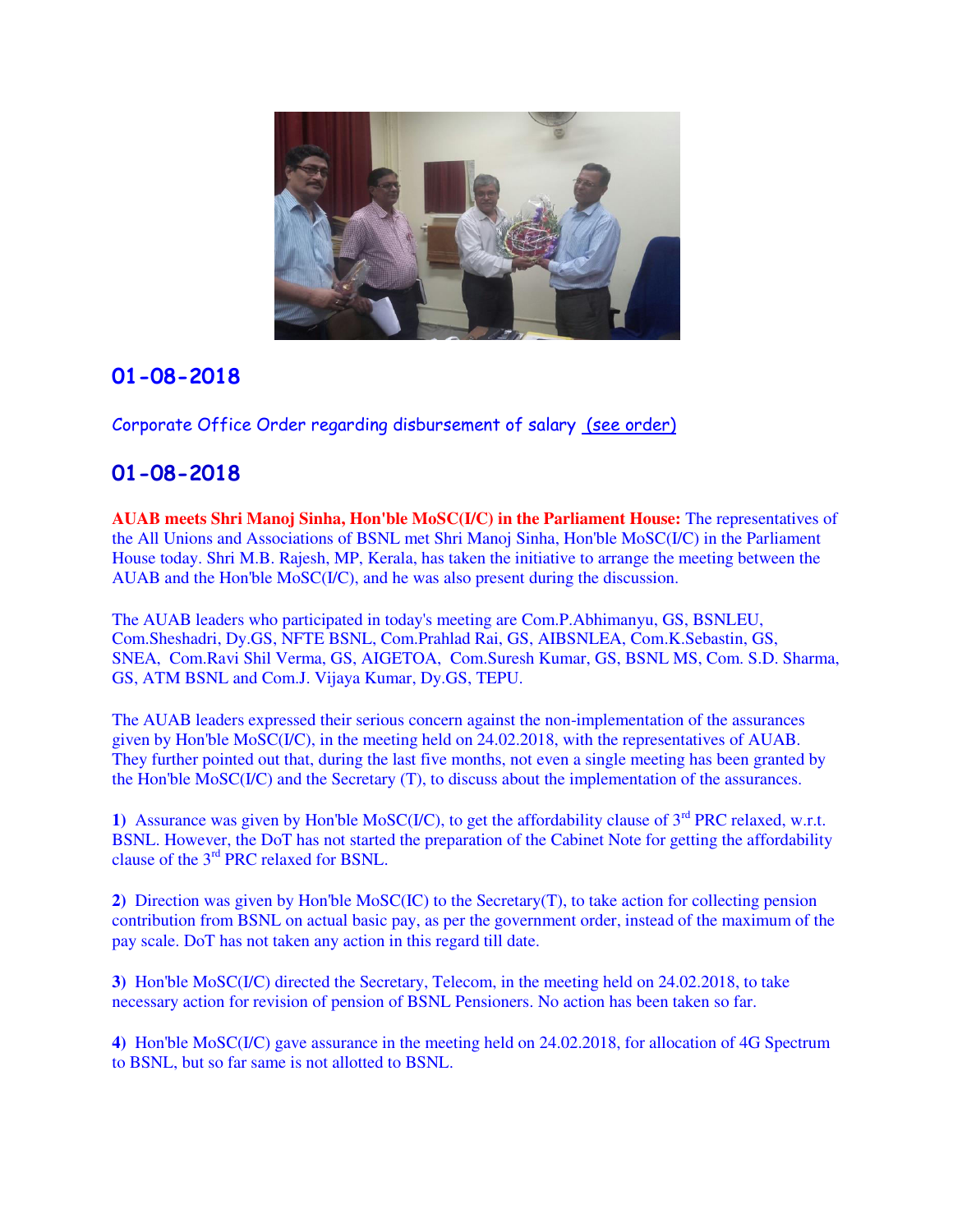After discussion on the above issues, the Hon'ble MoSC(I/C) stated that the issue of 4G Spectrum allocation is in the hands of the government, and that it would be done shortly. Regarding pay revision, pension contribution on actual basic pay and revision of pension of BSNL Pensioners, the Hon'ble MoSC(I/C) assured that he would discuss all these issues with the Secretary, Telecom, on 3<sup>rd</sup> August, 2018.

Hon'ble MoSC(I/C) further stated that the employees should earn revenue for BSNL, in addition to raising the demands. The AUAB leaders replied that they are giving tough competition to Reliance JIO, who is providing services based on predatory pricing. Shri M.B. Rajesh, MP, extended his thanks to the Hon'ble MoSC(I/C) for granting the meeting and discussing the issues.

We extended our sincere gratitude and thanks to Hon'ble MoSC (I/C) for granting the meeting and also extended thanks to Shri M.B. Rajesh, MP, for arranging the meeting.  $\langle \langle \langle \rangle \rangle$ Click here for glimpses>>>

# **01-08-2018**

**Meeting with GM(Pers) : GS, President, met GM(Pers) and discussed regarding**

**A) Regarding JTO to SDE Promotion:** We demanded that all the eligible JTOs should be promoted to SDE (T) by filling-up of 7500 vacant SDEs posts. GM(Pers) informed that the process has already been started to fill up all the vacant SDEs Posts. The necessary data from most of the Circles have been received.

He further mentioned that the Competent Authority has advised to expedite CPCs in those cadres where the vacancies are available. The earlier upgradation in some cadres was done to overcome with the pending court cases. We further pleaded that to bring equilibrium among the cadres the upgradation/restructuring in the cadres is needed. GM(Pers) mentioned that now the Competent Authority has desired to bring equalization among the cadres, only up to the year 2005 as a reference point of Last CPC conducted or the Year of Recruitment so that upgradation in the cadres can be avoided.

It seems that the Competent Authority has taken such decision under the pressure mounted by some Association to bring parity among the cadres up to the year 2013 of JAO to AO Promotion which is not practically possible in all the cadres without upgradations. Perhaps the Management has taken such decision to limit promotions up to the year 2005 instead of year 2010 and thereafter. We strongly opposed such decision and mentioned that such decision will disappoint and demotivate thousands of Executives at this stage those who are eagerly waiting for their promotion through CPCs. GM (Pers) further mentioned that the matter may be discussed with the Competent Authority only to revise the decision.

**B) SDE to DE promotions :** We requested that the Promotion orders should be issued to reduce stagnation in the cadre of SDE (T) by promoting all the eligible SDEs promoted up to the year 2010.GM(Pers) mentioned that at present no exercise is being made for the promotion from SDE to DE wherein upgradation is needed and the same is not agreed by the Competent Authority now.

**C) Regarding AO to CAO promotion :** GM(Pers) mentioned that promotions from AO to CAO can be issued against the vacant CAO posts only after the vacation of the stay order on promotion from Hon'ble Chandigarh CAT. Now upgradation is not accepted by the Competent Authority.

**D) DE to DGM Promotion:** We requested for issuing DE to DGM promotion. GM(Pers) mentioned that the promotion orders from DE to DGM can be issued after the vacation of the stay order on promotion